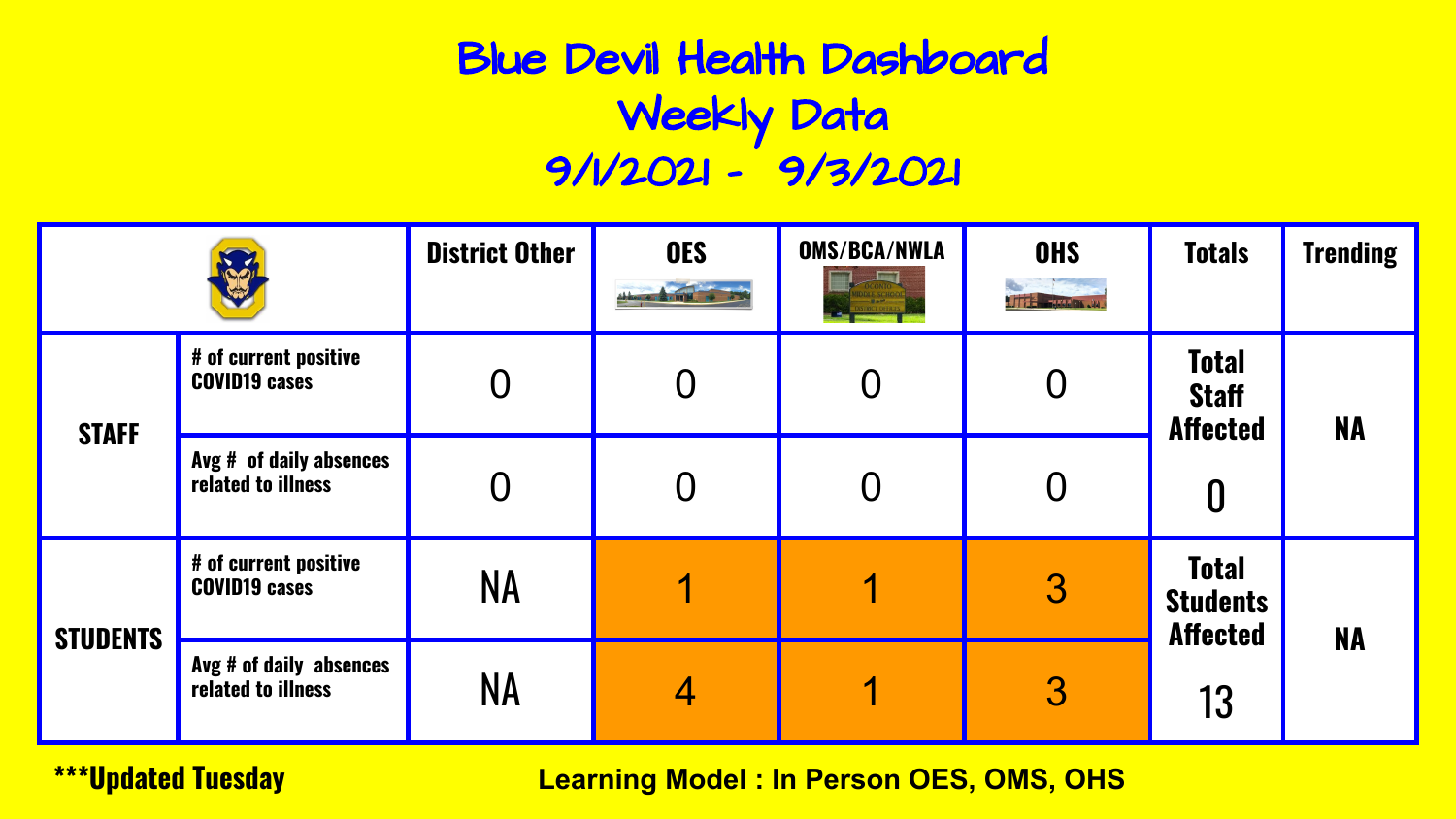# Blue Devil Health Dashboard Weekly Data 9/7/2021 - 9/10/2021

|                 |                                               | <b>District Other</b> | <b>OES</b><br><b>CARTING PROPERTY</b> | <b>OMS/BCA/NWLA</b> | <b>OHS</b><br><b>All Francisco m. Ja.</b> | <b>Totals</b>                                      | <b>Trending</b> |
|-----------------|-----------------------------------------------|-----------------------|---------------------------------------|---------------------|-------------------------------------------|----------------------------------------------------|-----------------|
| <b>STAFF</b>    | # of current positive<br><b>COVID19 cases</b> |                       |                                       |                     |                                           | <b>Total</b><br><b>Staff</b><br><b>Affected</b>    |                 |
|                 | Avg # of daily absences<br>related to illness |                       |                                       |                     |                                           | 4                                                  |                 |
| <b>STUDENTS</b> | # of current positive<br><b>COVID19 cases</b> | NA                    | $\overline{2}$                        | $\overline{2}$      |                                           | <b>Total</b><br><b>Students</b><br><b>Affected</b> |                 |
|                 | Avg # of daily absences<br>related to illness | NA                    | 12                                    |                     | 5                                         | 26                                                 |                 |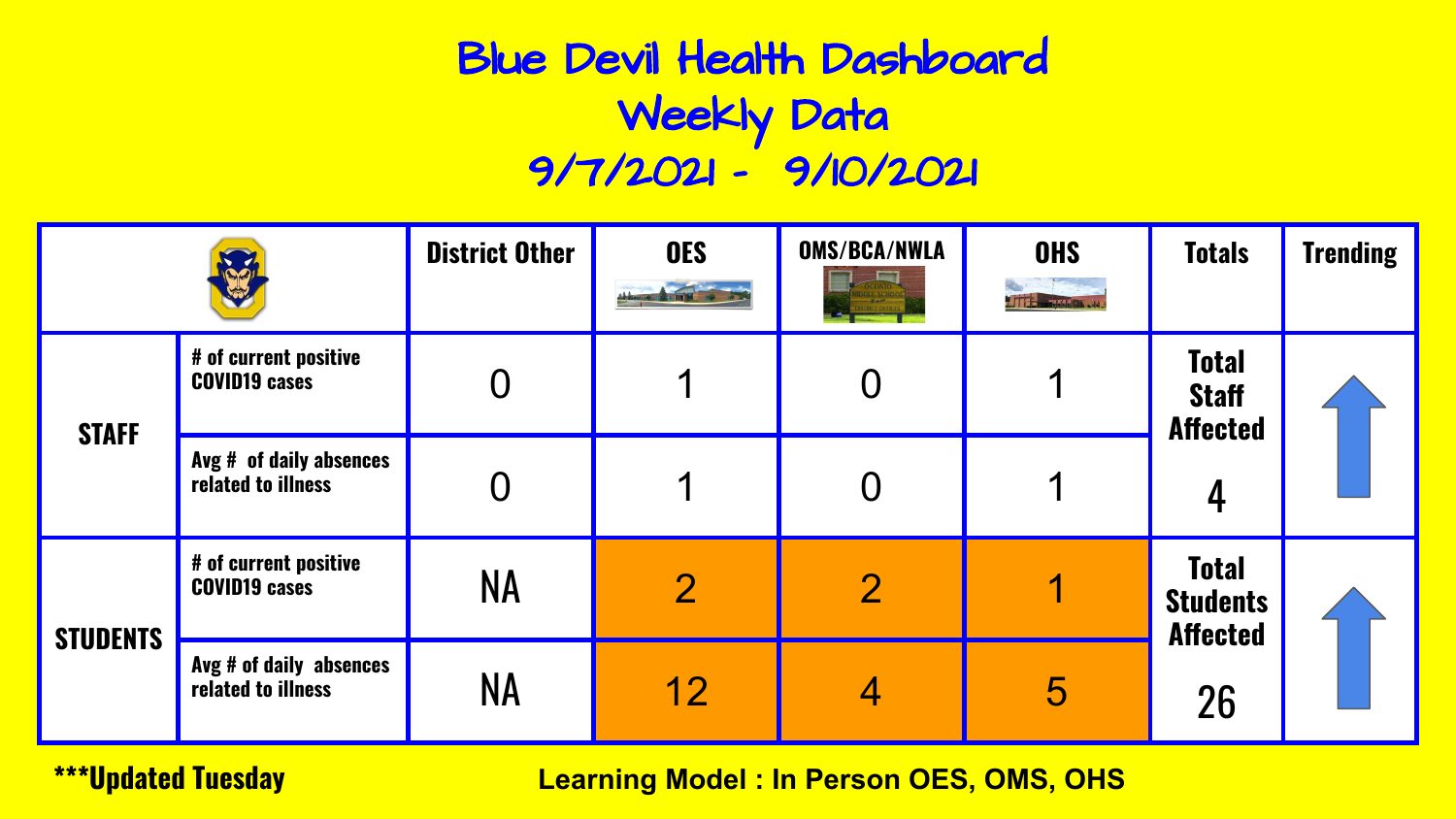# Blue Devil Health Dashboard Weekly Data 9/13/2021 - 9/17/2021

|                 |                                               | <b>District Other</b> | <b>OES</b><br><b>CONTRACTOR</b> | <b>OMS/BCA/NWLA</b> | <b>OHS</b><br><b>LITTLE AND AGENT AND</b> | <b>Totals</b>                                      | <b>Trending</b> |
|-----------------|-----------------------------------------------|-----------------------|---------------------------------|---------------------|-------------------------------------------|----------------------------------------------------|-----------------|
| <b>STAFF</b>    | # of current positive<br><b>COVID19 cases</b> |                       | 3                               |                     |                                           | <b>Total</b><br><b>Staff</b><br><b>Affected</b>    |                 |
|                 | Avg # of daily absences<br>related to illness |                       | $\overline{2}$                  |                     |                                           |                                                    |                 |
| <b>STUDENTS</b> | # of current positive<br><b>COVID19 cases</b> | NA                    | 3                               |                     | 3                                         | <b>Total</b><br><b>Students</b><br><b>Affected</b> |                 |
|                 | Avg # of daily absences<br>related to illness | NA                    | 23                              | 19                  | 8                                         | 56                                                 |                 |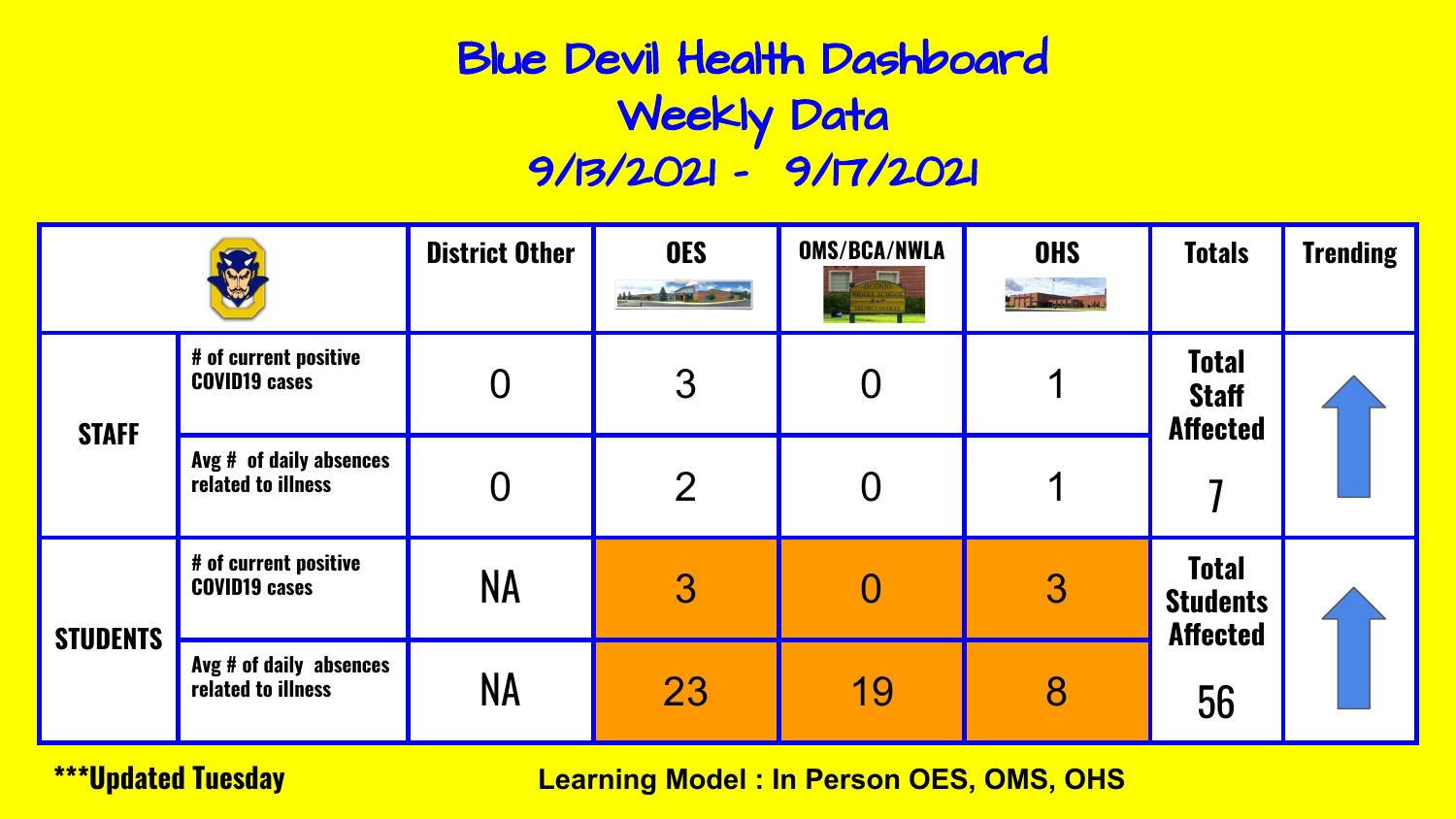# Blue Devil Health Dashboard Weekly Data 9/20/2021 - 9/24/2021

|                 |                                               | <b>District Other</b> | <b>OES</b><br><b>COUNTY OF A</b> | <b>OMS/BCA/NWLA</b> | <b>OHS</b><br><b>Little marches av</b> | <b>Totals</b>                                      | <b>Trending</b> |
|-----------------|-----------------------------------------------|-----------------------|----------------------------------|---------------------|----------------------------------------|----------------------------------------------------|-----------------|
| <b>STAFF</b>    | # of current positive<br><b>COVID19 cases</b> |                       | $\overline{2}$                   |                     |                                        | <b>Total</b><br><b>Staff</b><br><b>Affected</b>    | <b>SAME</b>     |
|                 | Avg # of daily absences<br>related to illness |                       | 3                                |                     |                                        |                                                    |                 |
| <b>STUDENTS</b> | # of current positive<br><b>COVID19 cases</b> | <b>NA</b>             | 3                                | 8                   | 6                                      | <b>Total</b><br><b>Students</b><br><b>Affected</b> |                 |
|                 | Avg # of daily absences<br>related to illness | <b>NA</b>             | 8                                | 27                  | 10                                     | 62                                                 |                 |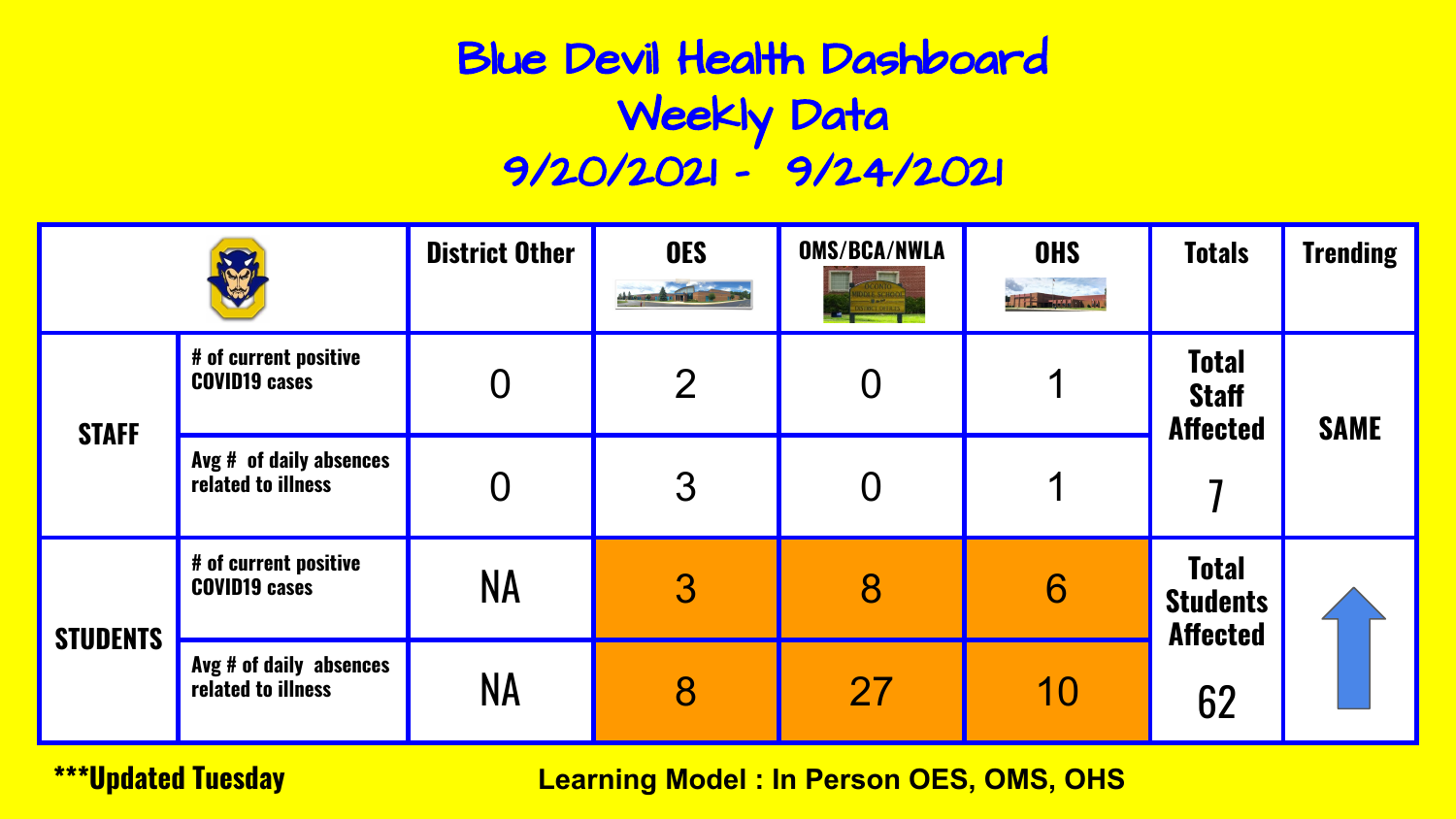# Blue Devil Health Dashboard Weekly Data 9/27/2021 - 10/1/2021

|                 |                                               | <b>District Other</b> | <b>OES</b><br><b>Anima</b> re | <b>OMS/BCA/NWLA</b> | <b>OHS</b><br><b>Little and Commun</b> | <b>Totals</b>                                      | <b>Trending</b> |
|-----------------|-----------------------------------------------|-----------------------|-------------------------------|---------------------|----------------------------------------|----------------------------------------------------|-----------------|
| <b>STAFF</b>    | # of current positive<br><b>COVID19 cases</b> | ◀                     | 3                             |                     |                                        | <b>Total</b><br><b>Staff</b><br><b>Affected</b>    |                 |
|                 | Avg # of daily absences<br>related to illness |                       | 3                             |                     |                                        | 9                                                  |                 |
| <b>STUDENTS</b> | # of current positive<br><b>COVID19 cases</b> | NA                    | 6                             | 14                  | 10                                     | <b>Total</b><br><b>Students</b><br><b>Affected</b> |                 |
|                 | Avg # of daily absences<br>related to illness | <b>NA</b>             | 17                            | 30                  | 33                                     | 110                                                |                 |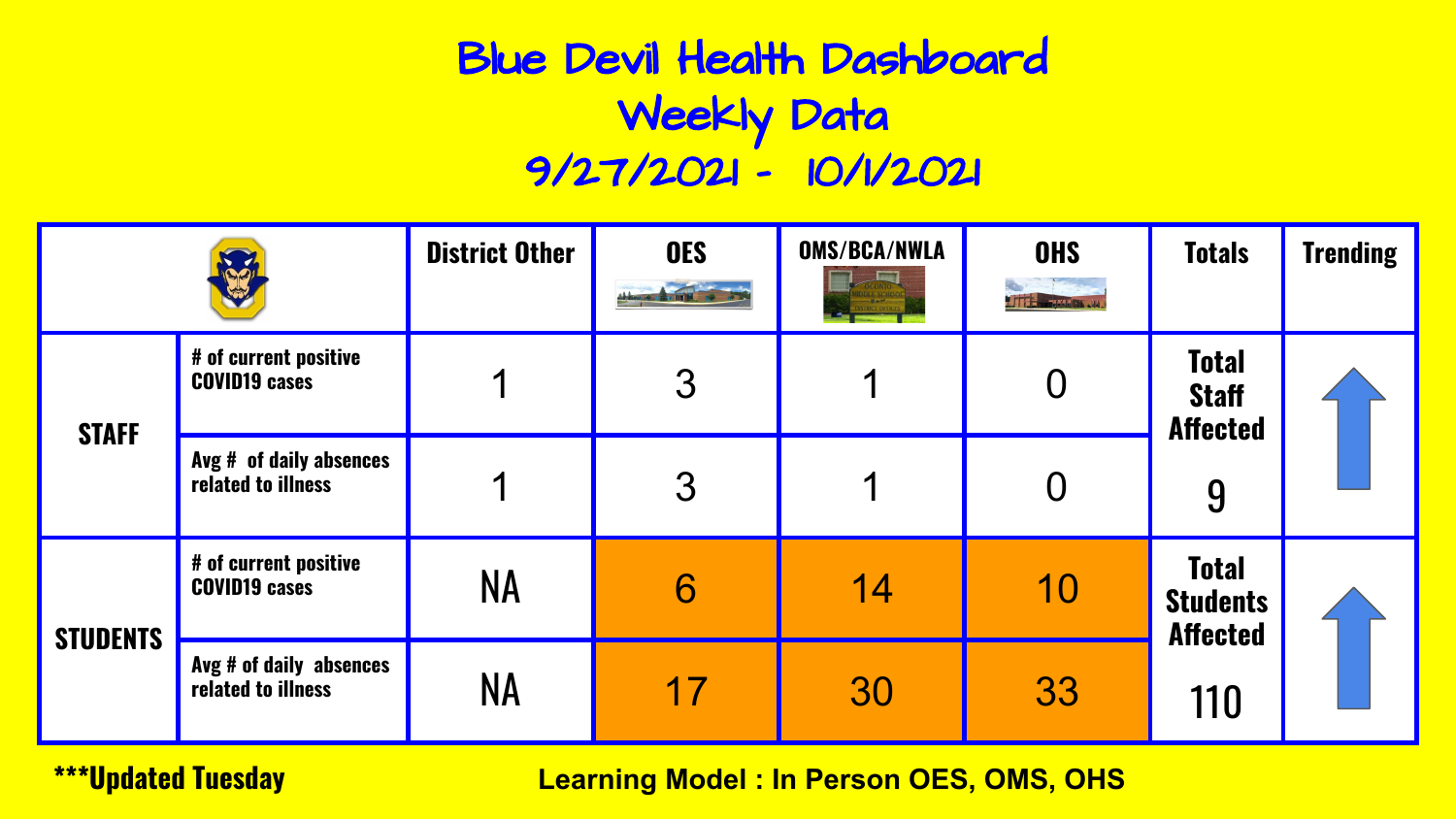# Blue Devil Health Dashboard Weekly Data 9/27/2021 - 10/1/2021

|                 |                                               | <b>District Other</b> | <b>OES</b><br><b>Anima</b> re | <b>OMS/BCA/NWLA</b> | <b>OHS</b><br><b>Little marketing and</b> | <b>Totals</b>                                      | <b>Trending</b> |
|-----------------|-----------------------------------------------|-----------------------|-------------------------------|---------------------|-------------------------------------------|----------------------------------------------------|-----------------|
| <b>STAFF</b>    | # of current positive<br><b>COVID19 cases</b> |                       | $\overline{2}$                |                     |                                           | <b>Total</b><br><b>Staff</b><br><b>Affected</b>    |                 |
|                 | Avg # of daily absences<br>related to illness |                       | 3                             |                     | $\overline{2}$                            | 12                                                 |                 |
| <b>STUDENTS</b> | # of current positive<br><b>COVID19 cases</b> | NA                    | 6                             | 8                   | 10                                        | <b>Total</b><br><b>Students</b><br><b>Affected</b> |                 |
|                 | Avg # of daily absences<br>related to illness | NA                    | 17                            | 30                  | 30                                        | 101                                                |                 |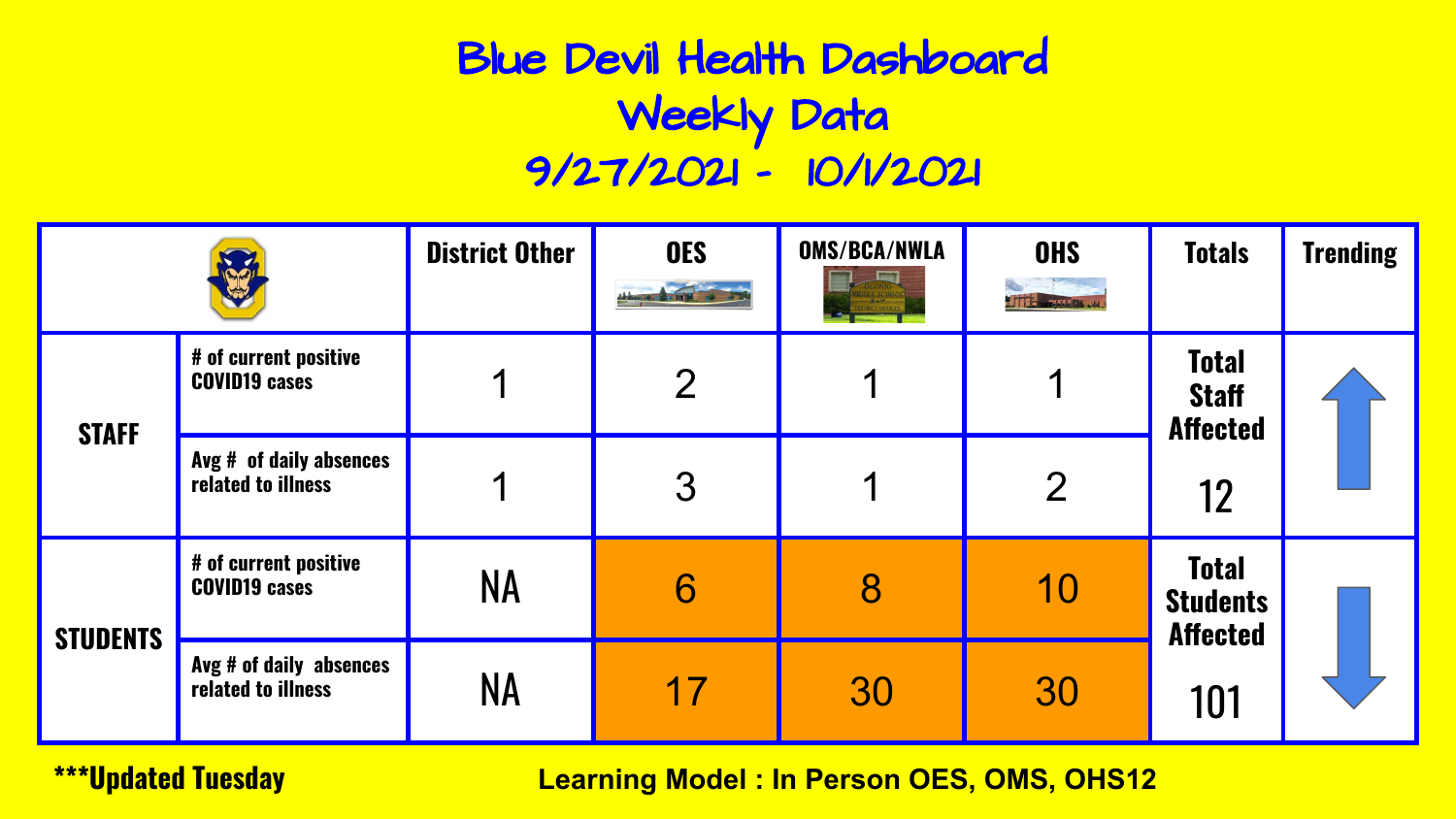# Blue Devil Health Dashboard Weekly Data 10/4/21- 10/8/21

|                 |                                               | <b>District Other</b> | <b>OES</b><br><b>ATTING OF</b> | <b>OMS/BCA/NWLA</b> | <b>OHS</b><br><b>ATT CONTRACTOR</b> | <b>Totals</b>                                        | <b>Trending</b> |
|-----------------|-----------------------------------------------|-----------------------|--------------------------------|---------------------|-------------------------------------|------------------------------------------------------|-----------------|
| <b>STAFF</b>    | # of current positive<br><b>COVID19 cases</b> | ◀                     | 3                              |                     | O                                   | <b>Total</b><br><b>Staff</b><br><b>Affected</b><br>9 |                 |
|                 | Avg # of daily absences<br>related to illness |                       | 3                              |                     |                                     |                                                      |                 |
| <b>STUDENTS</b> | # of current positive<br><b>COVID19 cases</b> | NA                    | 3                              | 14                  | 10                                  | <b>Total</b><br><b>Students</b><br><b>Affected</b>   |                 |
|                 | Avg # of daily absences<br>related to illness | NA                    | 18                             | 30                  | 33                                  | 108                                                  |                 |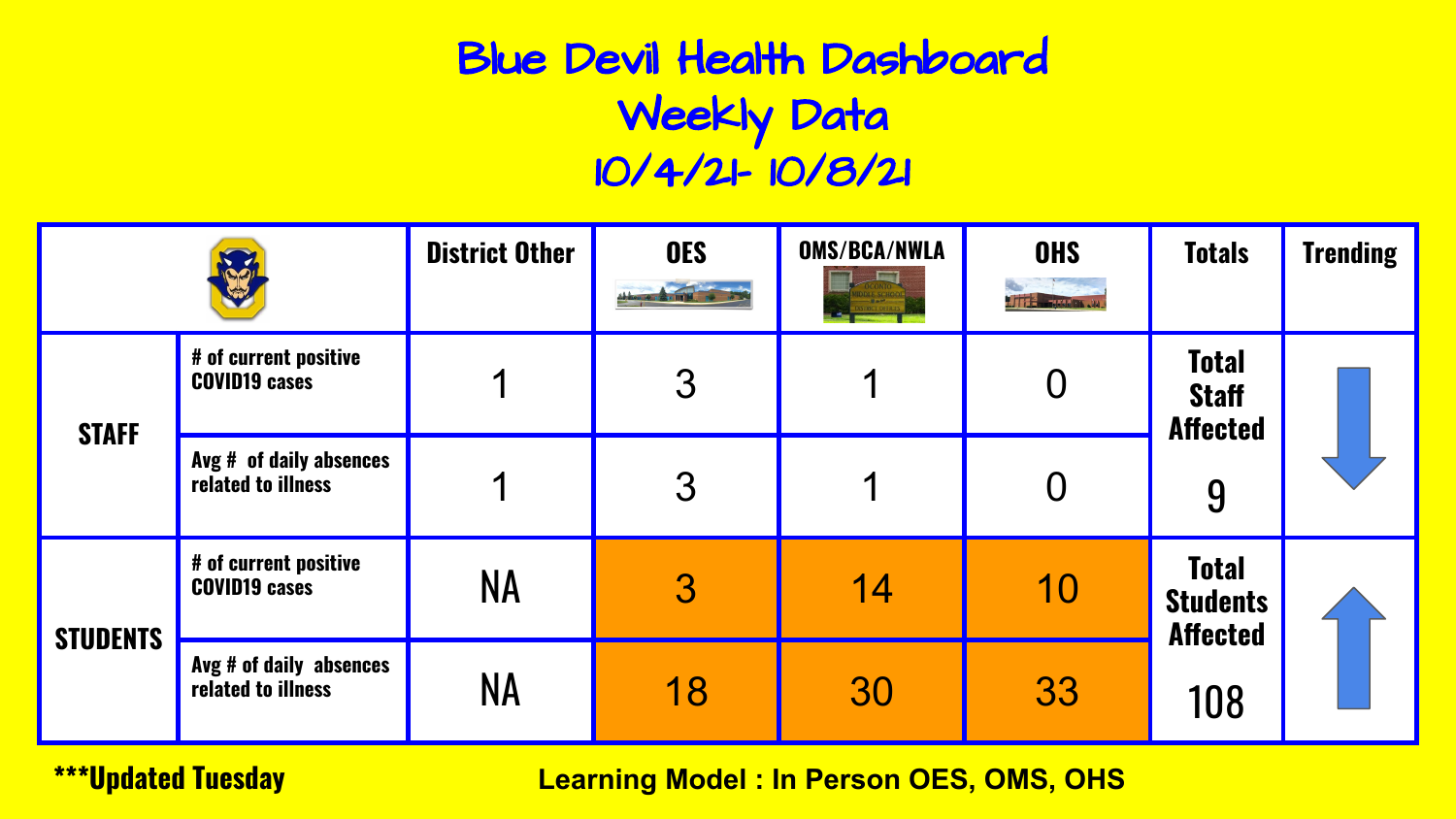# Blue Devil Health Dashboard Weekly Data 10/12/21- 10/15/21 (inservice 10/11)

|                 |                                               | <b>District Other</b> | <b>OES</b> | <b>OMS/BCA/NWLA</b><br><b>END</b><br>RICT OFFICES | <b>OHS</b><br><b>Little and Clinical</b> | <b>Totals</b>                                        | <b>Trending</b> |
|-----------------|-----------------------------------------------|-----------------------|------------|---------------------------------------------------|------------------------------------------|------------------------------------------------------|-----------------|
| <b>STAFF</b>    | # of current positive<br><b>COVID19 cases</b> |                       |            |                                                   |                                          | <b>Total</b><br><b>Staff</b><br><b>Affected</b><br>6 |                 |
|                 | Avg # of daily absences<br>related to illness |                       | 3          |                                                   |                                          |                                                      |                 |
| <b>STUDENTS</b> | # of current positive<br><b>COVID19 cases</b> | <b>NA</b>             | 4          | 4                                                 | $\overline{2}$                           | <b>Total</b><br><b>Students</b><br><b>Affected</b>   |                 |
|                 | Avg # of daily absences<br>related to illness | <b>NA</b>             | 11         | 14                                                | 10                                       | 45                                                   |                 |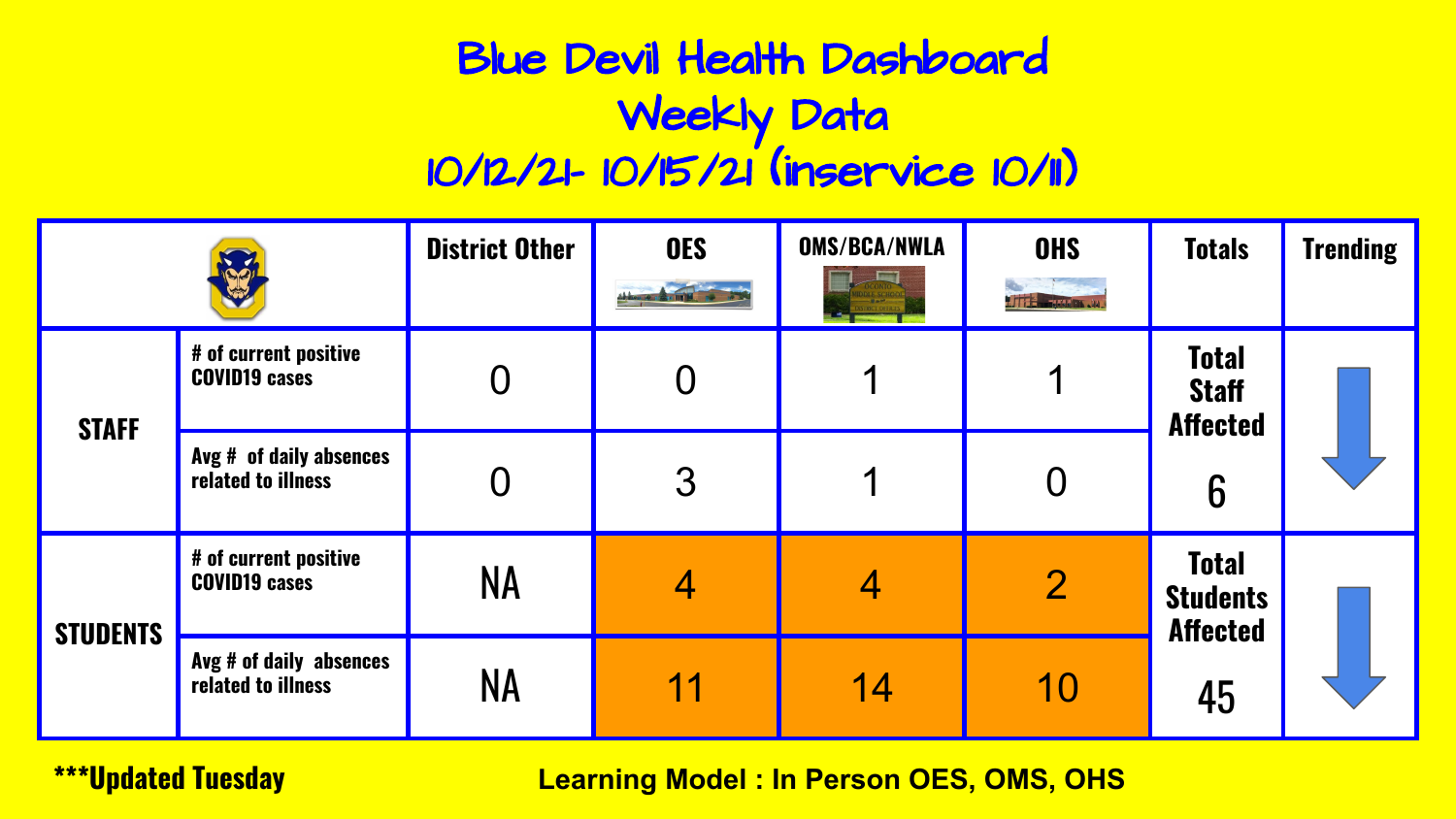# Blue Devil Health Dashboard Weekly Data 10/18/21 - 10/22/21

|                 |                                               | <b>District Other</b> | <b>OES</b> | <b>OMS/BCA/NWLA</b><br><b>ICT OFFICES</b> | <b>OHS</b><br><b>ATTIC HOMES DEL 30.</b> | <b>Totals</b>                                      | <b>Trending</b> |
|-----------------|-----------------------------------------------|-----------------------|------------|-------------------------------------------|------------------------------------------|----------------------------------------------------|-----------------|
| <b>STAFF</b>    | # of current positive<br><b>COVID19 cases</b> |                       |            | $\overline{2}$                            |                                          | <b>Total</b><br><b>Staff</b><br><b>Affected</b>    |                 |
|                 | Avg # of daily absences<br>related to illness |                       |            | $\overline{2}$                            |                                          |                                                    |                 |
| <b>STUDENTS</b> | # of current positive<br><b>COVID19 cases</b> | NA                    | 3          | $\overline{2}$                            |                                          | <b>Total</b><br><b>Students</b><br><b>Affected</b> |                 |
|                 | Avg # of daily absences<br>related to illness | NA                    | 11         | 11                                        | 6                                        | 33                                                 |                 |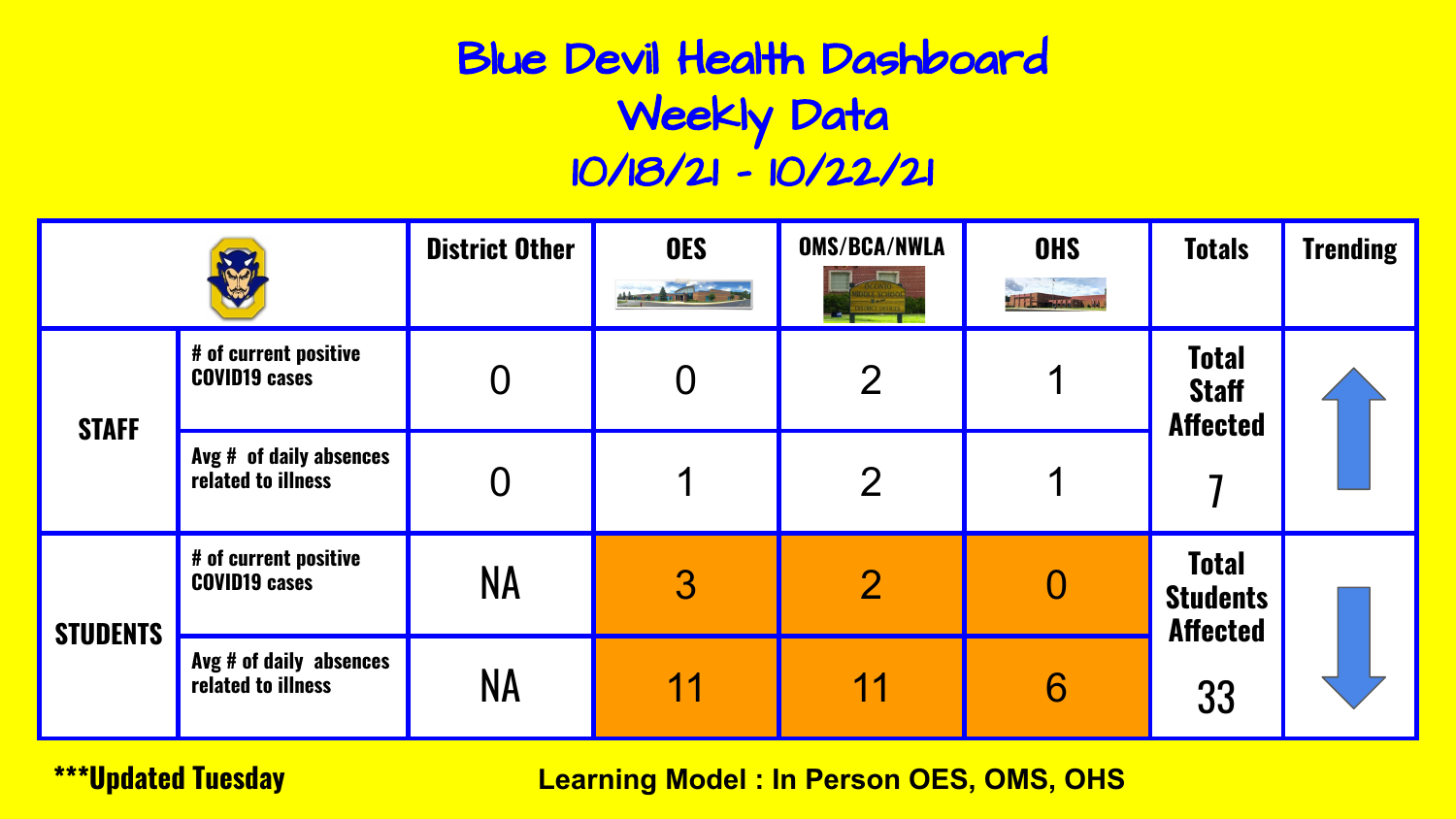# Blue Devil Health Dashboard Weekly Data 10/25/21 - 10/29/21

|                 |                                               | <b>District Other</b> | <b>OES</b>     | <b>OMS/BCA/NWLA</b> | <b>OHS</b><br><b>All The Hospitaline</b> Cap | <b>Totals</b>                                      | <b>Trending</b> |
|-----------------|-----------------------------------------------|-----------------------|----------------|---------------------|----------------------------------------------|----------------------------------------------------|-----------------|
| <b>STAFF</b>    | # of current positive<br><b>COVID19 cases</b> |                       |                | $\overline{2}$      |                                              | <b>Total</b><br><b>Staff</b><br><b>Affected</b>    |                 |
|                 | Avg # of daily absences<br>related to illness |                       |                | $\overline{2}$      |                                              | 4                                                  |                 |
| <b>STUDENTS</b> | # of current positive<br><b>COVID19 cases</b> | <b>NA</b>             | $\overline{2}$ | $\overline{2}$      | 4                                            | <b>Total</b><br><b>Students</b><br><b>Affected</b> |                 |
|                 | Avg # of daily absences<br>related to illness | <b>NA</b>             | 9              | 8                   | 5                                            | 30                                                 |                 |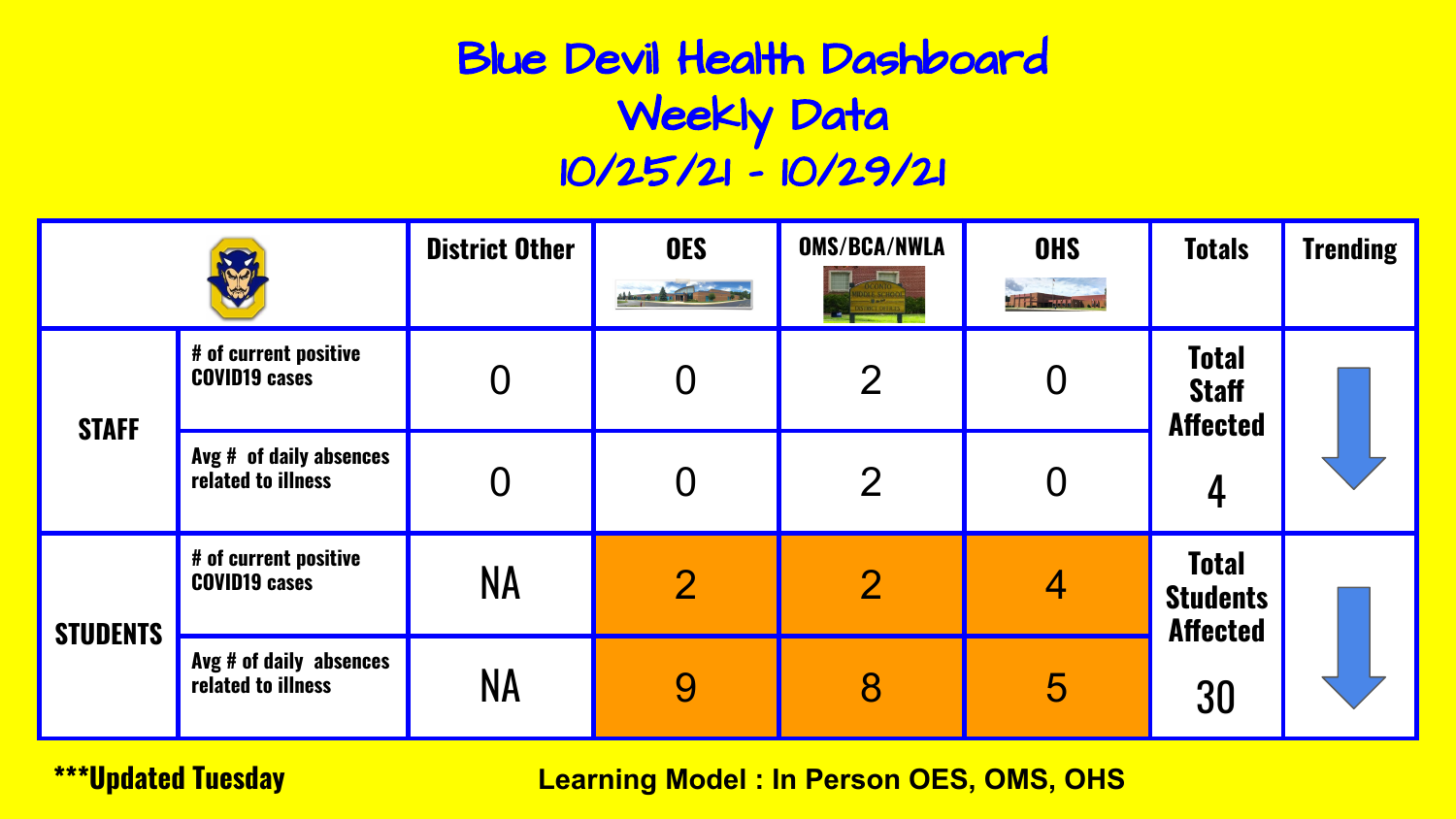# Blue Devil Health Dashboard Weekly Data 11/1/2021 - 11/5/2021

|                 |                                               | <b>District Other</b> | <b>OES</b> | <b>OMS/BCA/NWLA</b> | <b>OHS</b><br><b>All the Secretary An</b> | <b>Totals</b>                                      | <b>Trending</b> |
|-----------------|-----------------------------------------------|-----------------------|------------|---------------------|-------------------------------------------|----------------------------------------------------|-----------------|
| <b>STAFF</b>    | # of current positive<br><b>COVID19 cases</b> |                       |            |                     |                                           | <b>Total</b><br><b>Staff</b><br><b>Affected</b>    |                 |
|                 | Avg # of daily absences<br>related to illness |                       |            |                     |                                           | $\overline{2}$                                     |                 |
| <b>STUDENTS</b> | # of current positive<br><b>COVID19 cases</b> | <b>NA</b>             | 4          | 3                   | 4                                         | <b>Total</b><br><b>Students</b><br><b>Affected</b> |                 |
|                 | Avg # of daily absences<br>related to illness | <b>NA</b>             | 20         | 12                  | 11                                        | 54                                                 |                 |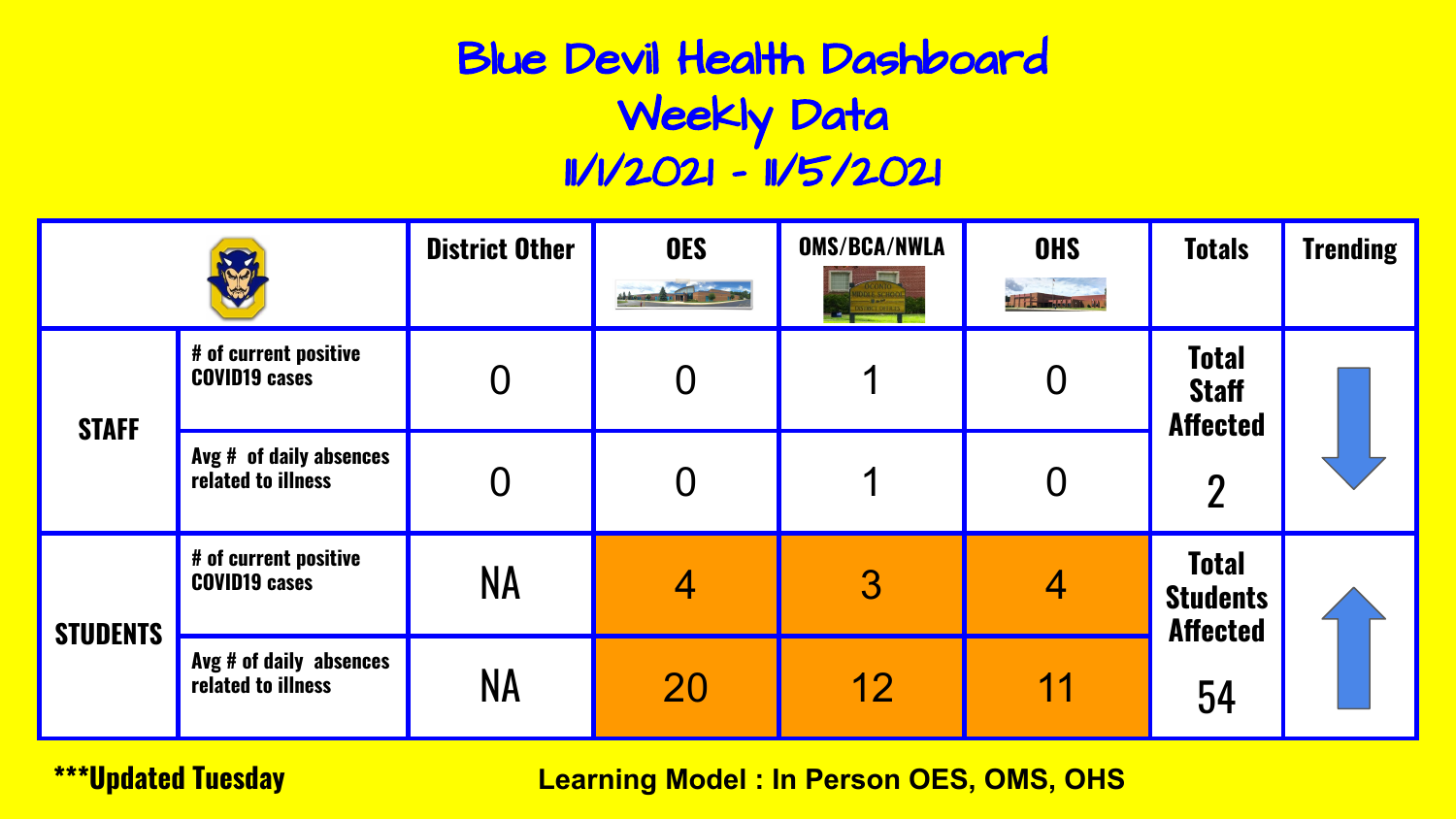# Blue Devil Health Dashboard Weekly Data 11/8/2021 - 11/12/2021

|                 |                                               | <b>District Other</b> | <b>OES</b>     | <b>OMS/BCA/NWLA</b> | <b>OHS</b><br><b>All The Company of the City</b> | <b>Totals</b>                                      | <b>Trending</b> |
|-----------------|-----------------------------------------------|-----------------------|----------------|---------------------|--------------------------------------------------|----------------------------------------------------|-----------------|
| <b>STAFF</b>    | # of current positive<br><b>COVID19 cases</b> |                       |                |                     |                                                  | <b>Total</b><br><b>Staff</b><br><b>Affected</b>    | <b>SAME</b>     |
|                 | Avg # of daily absences<br>related to illness |                       |                |                     |                                                  | $\overline{2}$                                     |                 |
| <b>STUDENTS</b> | # of current positive<br><b>COVID19 cases</b> | <b>NA</b>             | $\overline{2}$ | $\overline{2}$      | $\overline{2}$                                   | <b>Total</b><br><b>Students</b><br><b>Affected</b> |                 |
|                 | Avg # of daily absences<br>related to illness | NΑ                    | 17             | 11                  | 9                                                | 43                                                 |                 |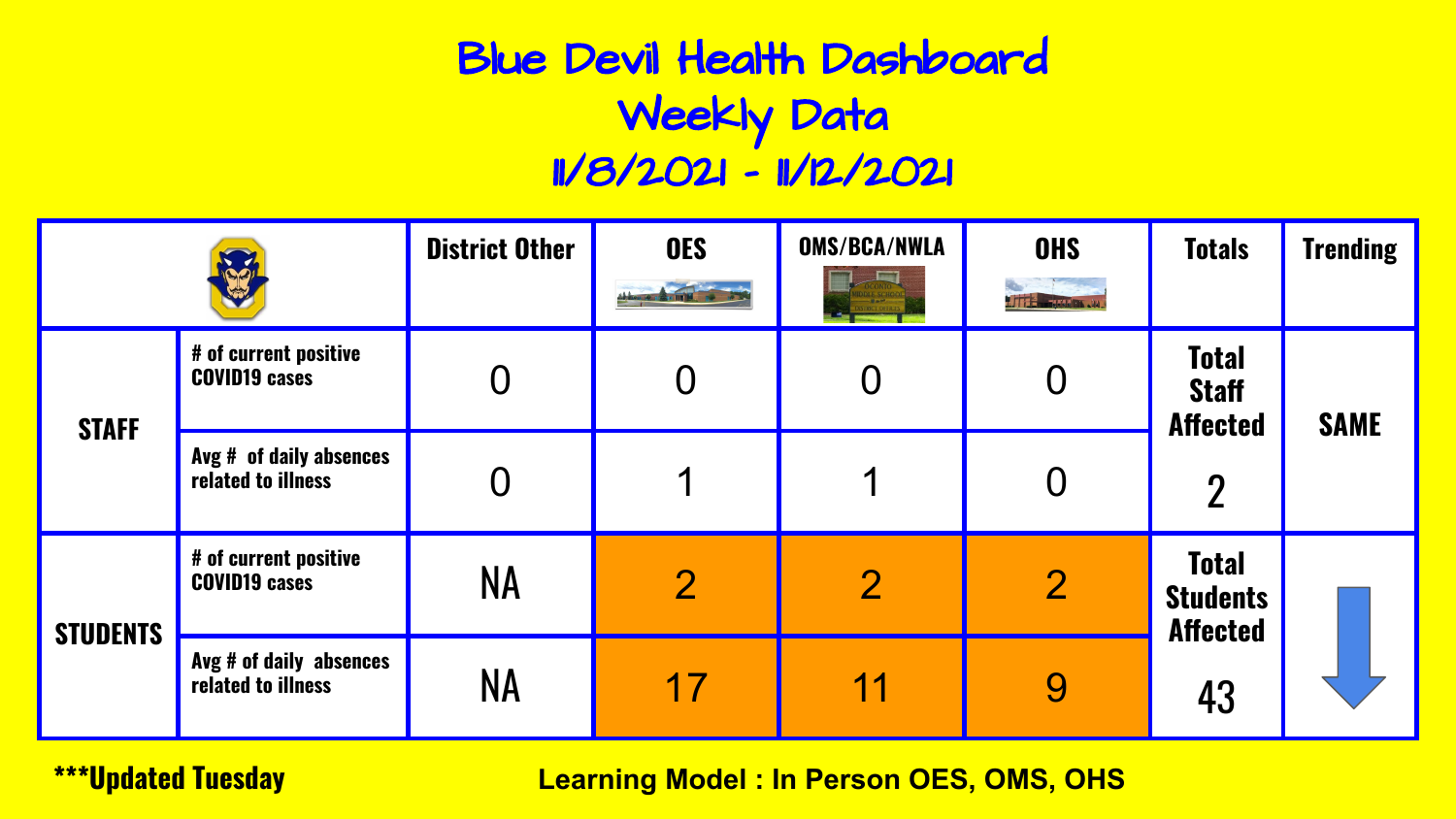# Blue Devil Health Dashboard Weekly Data 11/15/2021 - 11/19/2021

|                 |                                               | <b>District Other</b> | <b>OES</b> | <b>OMS/BCA/NWLA</b> | <b>OHS</b><br><b>All The Hospitaline</b> Cap | <b>Totals</b>                                      | <b>Trending</b> |
|-----------------|-----------------------------------------------|-----------------------|------------|---------------------|----------------------------------------------|----------------------------------------------------|-----------------|
| <b>STAFF</b>    | # of current positive<br><b>COVID19 cases</b> |                       |            |                     |                                              | <b>Total</b><br><b>Staff</b><br><b>Affected</b>    |                 |
|                 | Avg # of daily absences<br>related to illness |                       |            |                     |                                              |                                                    |                 |
| <b>STUDENTS</b> | # of current positive<br><b>COVID19 cases</b> | <b>NA</b>             | 3          | 3                   | 4                                            | <b>Total</b><br><b>Students</b><br><b>Affected</b> |                 |
|                 | Avg # of daily absences<br>related to illness | <b>NA</b>             | 16         | 9                   | 12                                           | 47                                                 |                 |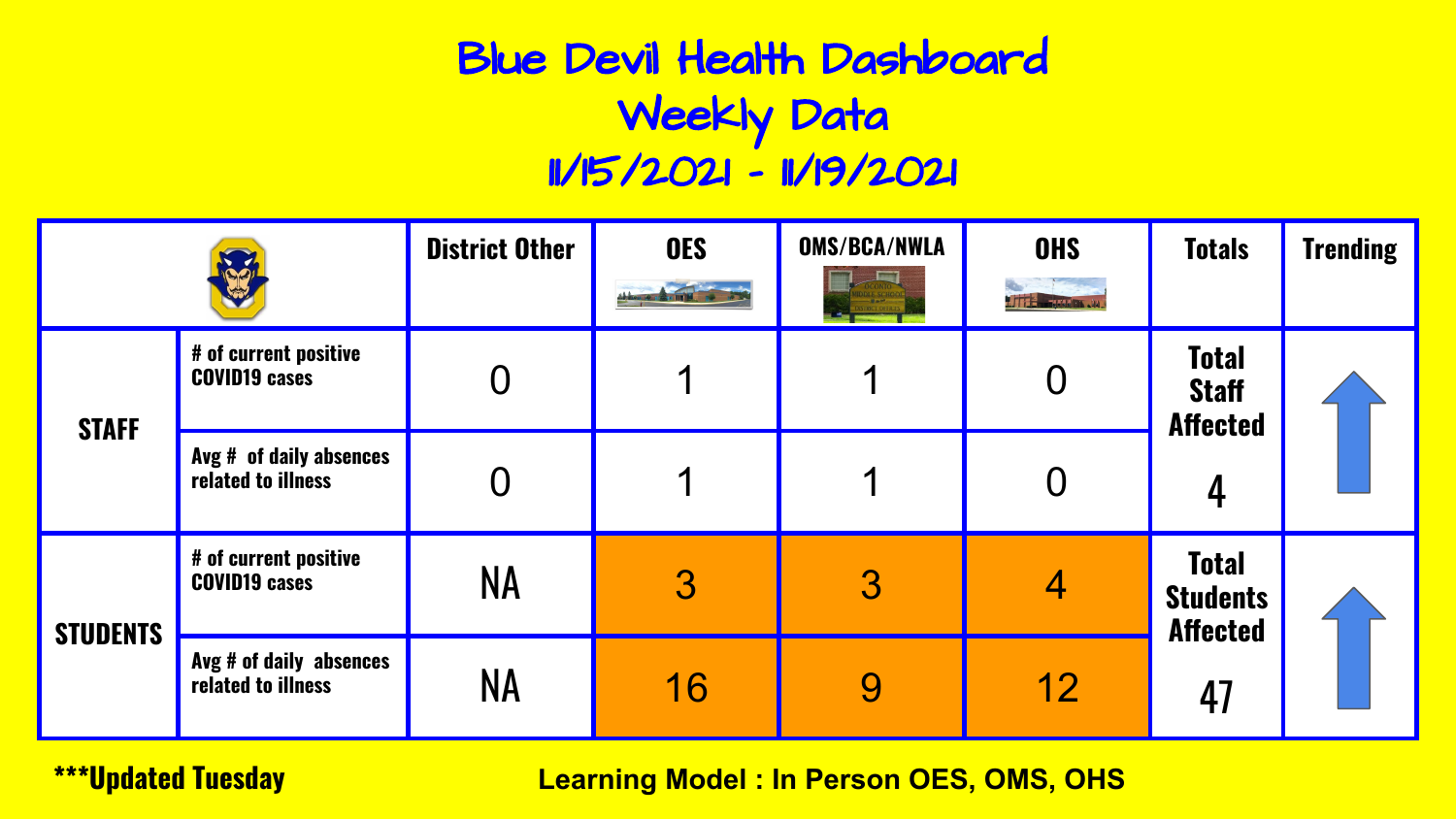# Blue Devil Health Dashboard Weekly Data 11/29/2021 - 12/3/2021

|                 |                                               | <b>District Other</b> | <b>OES</b> | <b>OMS/BCA/NWLA</b> | <b>OHS</b><br><b>ATTE - FIRSTER SH</b> | <b>Totals</b>                                      | <b>Trending</b> |
|-----------------|-----------------------------------------------|-----------------------|------------|---------------------|----------------------------------------|----------------------------------------------------|-----------------|
| <b>STAFF</b>    | # of current positive<br><b>COVID19 cases</b> |                       |            |                     |                                        | <b>Total</b><br><b>Staff</b><br><b>Affected</b>    |                 |
|                 | Avg # of daily absences<br>related to illness |                       |            |                     |                                        | $\overline{2}$                                     |                 |
| <b>STUDENTS</b> | # of current positive<br><b>COVID19 cases</b> | <b>NA</b>             |            |                     |                                        | <b>Total</b><br><b>Students</b><br><b>Affected</b> |                 |
|                 | Avg # of daily absences<br>related to illness | <b>NA</b>             | 14         |                     | 11                                     | 41                                                 |                 |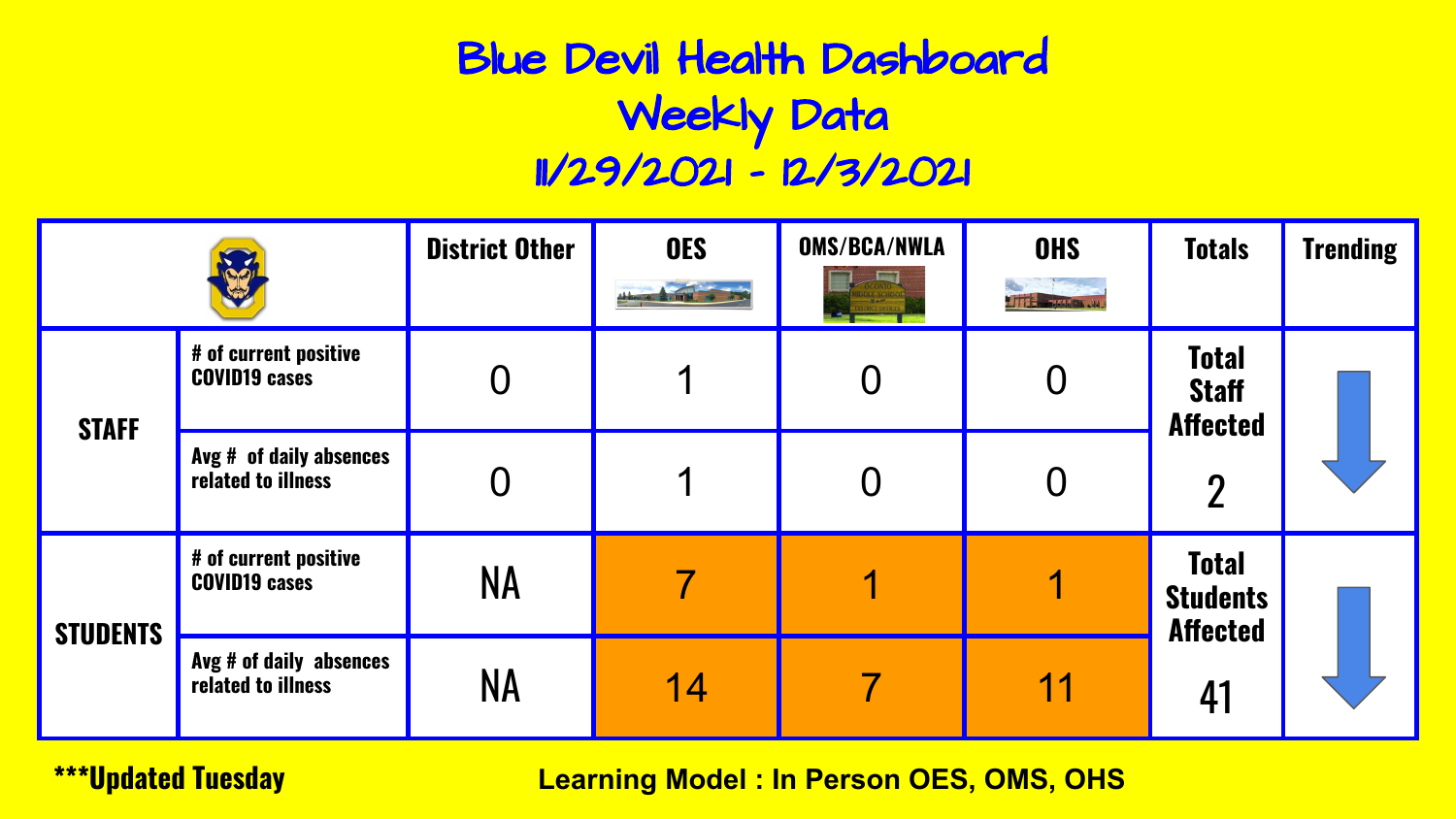# Blue Devil Health Dashboard Weekly Data 12/6/2021 - 12/10/2021

|                 |                                               | <b>District Other</b> | <b>OES</b><br><b>County of</b> | <b>OMS/BCA/NWLA</b><br><b>BCT OFFICES</b> | <b>OHS</b><br><b>Art E. Anglick Inc., Inc.</b> | <b>Totals</b>                                      | <b>Trending</b> |
|-----------------|-----------------------------------------------|-----------------------|--------------------------------|-------------------------------------------|------------------------------------------------|----------------------------------------------------|-----------------|
| <b>STAFF</b>    | # of current positive<br><b>COVID19 cases</b> |                       |                                |                                           |                                                | <b>Total</b><br><b>Staff</b><br><b>Affected</b>    | <b>SAME</b>     |
|                 | Avg # of daily absences<br>related to illness |                       |                                |                                           |                                                | $\overline{2}$                                     |                 |
| <b>STUDENTS</b> | # of current positive<br><b>COVID19 cases</b> | NA                    | 4                              | 3                                         |                                                | <b>Total</b><br><b>Students</b><br><b>Affected</b> |                 |
|                 | Avg # of daily absences<br>related to illness | NA                    | 5                              | 9                                         |                                                | 29                                                 |                 |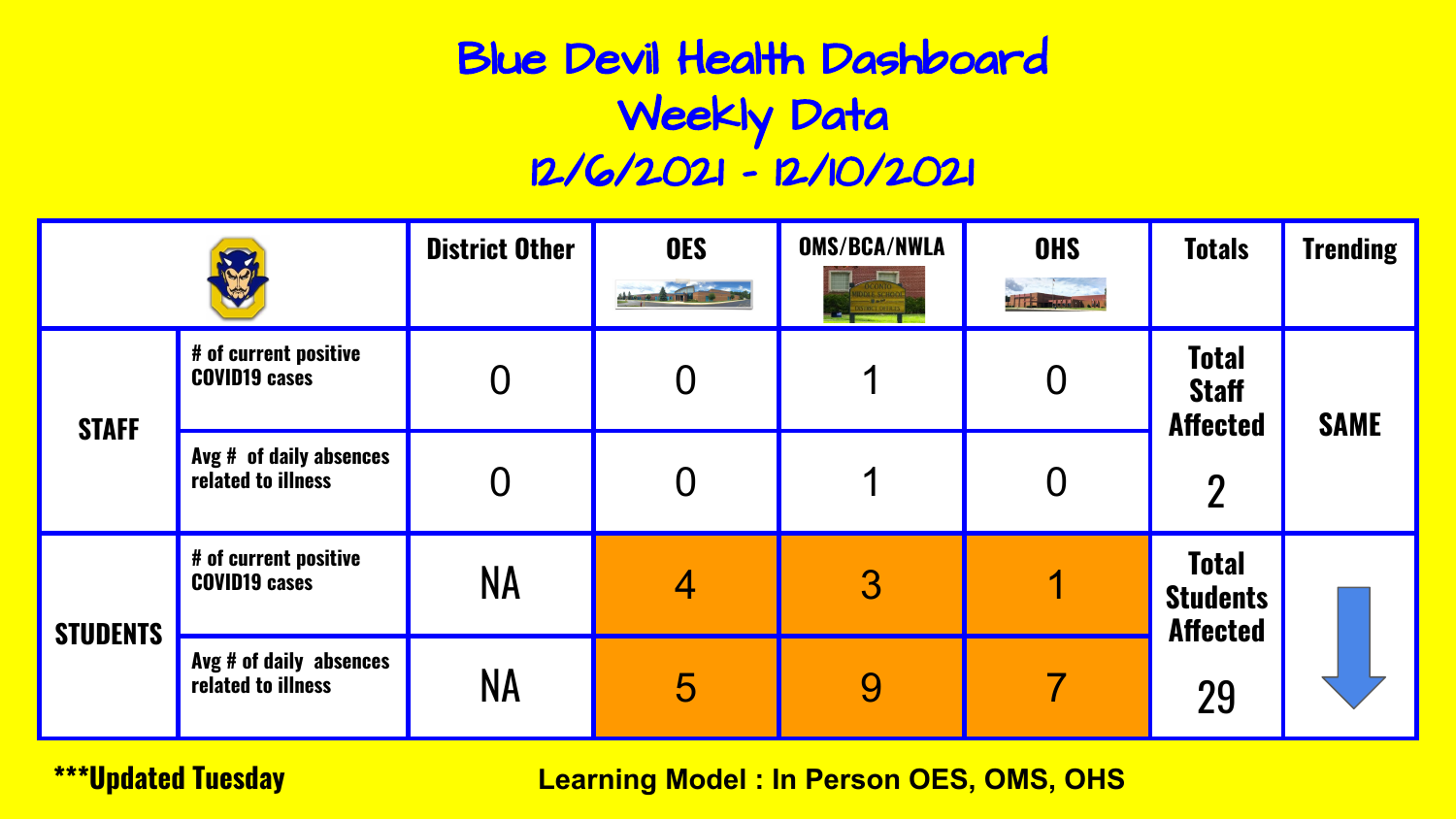# Blue Devil Health Dashboard Weekly Data 12/13/2021 - 12/17/2021

|                 |                                               | <b>District Other</b> | <b>OES</b>     | <b>OMS/BCA/NWLA</b><br>CT OFFICES | <b>OHS</b><br><b>ATT E-martin Au</b> | <b>Totals</b>                                      | <b>Trending</b> |
|-----------------|-----------------------------------------------|-----------------------|----------------|-----------------------------------|--------------------------------------|----------------------------------------------------|-----------------|
| <b>STAFF</b>    | # of current positive<br><b>COVID19 cases</b> |                       | $\overline{2}$ | $\overline{2}$                    |                                      | <b>Total</b><br><b>Staff</b><br><b>Affected</b>    |                 |
|                 | Avg # of daily absences<br>related to illness |                       |                | $\overline{2}$                    |                                      |                                                    |                 |
| <b>STUDENTS</b> | # of current positive<br><b>COVID19 cases</b> | <b>NA</b>             | $\overline{2}$ |                                   |                                      | <b>Total</b><br><b>Students</b><br><b>Affected</b> |                 |
|                 | Avg # of daily absences<br>related to illness | <b>NA</b>             | 15             | 8                                 | 5                                    | 32                                                 |                 |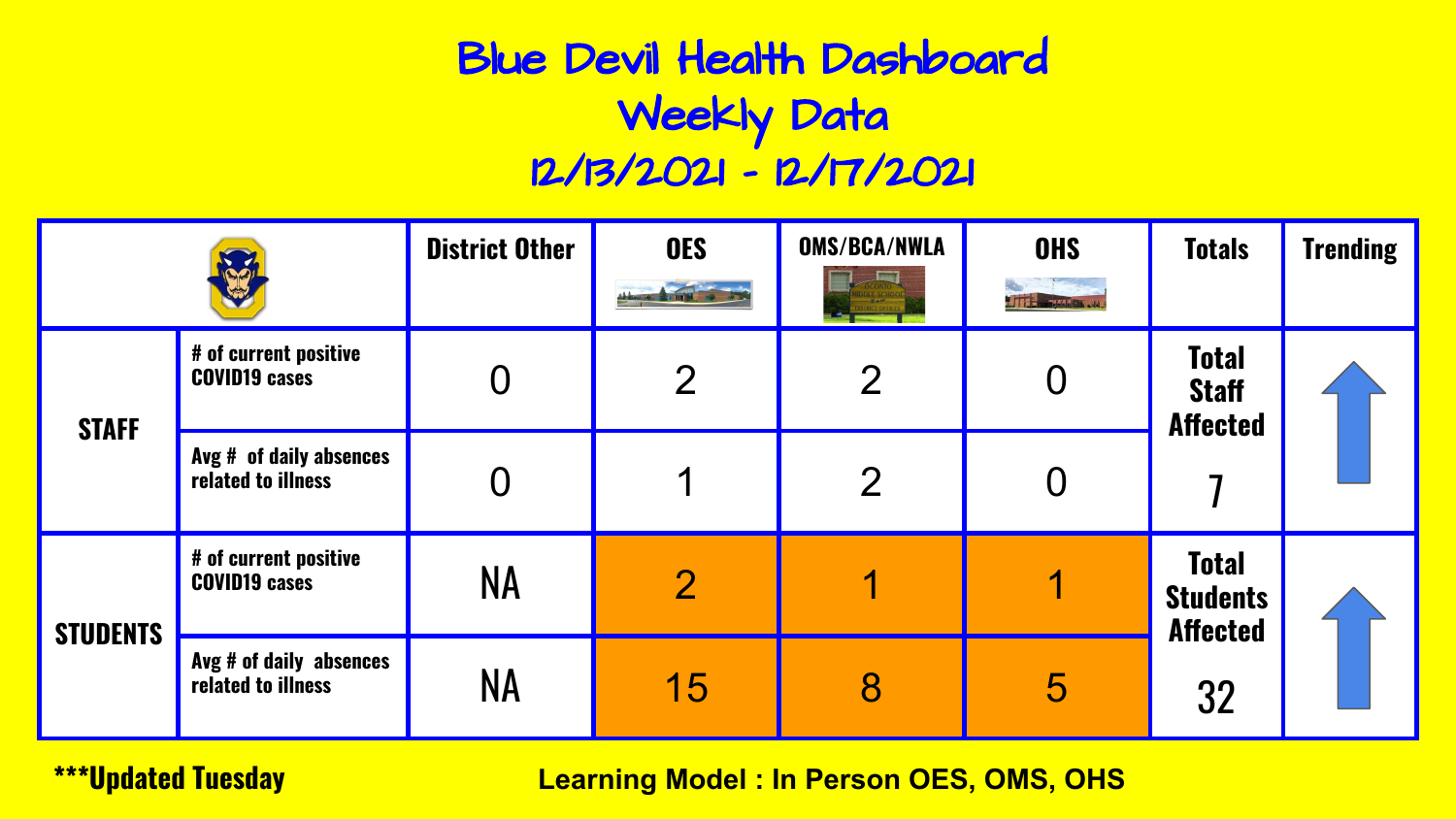# Blue Devil Health Dashboard Weekly Data 12/20/2021 - 12/21/2021

|                 |                                               | <b>District Other</b> | <b>OES</b>     | <b>OMS/BCA/NWLA</b><br>CT OFFICES | <b>OHS</b><br><b>ATT E-marketing</b> | <b>Totals</b>                                      | <b>Trending</b> |
|-----------------|-----------------------------------------------|-----------------------|----------------|-----------------------------------|--------------------------------------|----------------------------------------------------|-----------------|
| <b>STAFF</b>    | # of current positive<br><b>COVID19 cases</b> |                       | $\overline{2}$ | $\overline{2}$                    |                                      | <b>Total</b><br><b>Staff</b><br><b>Affected</b>    | <b>SAME</b>     |
|                 | Avg # of daily absences<br>related to illness |                       |                | $\overline{2}$                    |                                      |                                                    |                 |
| <b>STUDENTS</b> | # of current positive<br><b>COVID19 cases</b> | <b>NA</b>             | $\overline{2}$ |                                   |                                      | <b>Total</b><br><b>Students</b><br><b>Affected</b> |                 |
|                 | Avg # of daily absences<br>related to illness | <b>NA</b>             | 17             | 6                                 | 9                                    | 36                                                 |                 |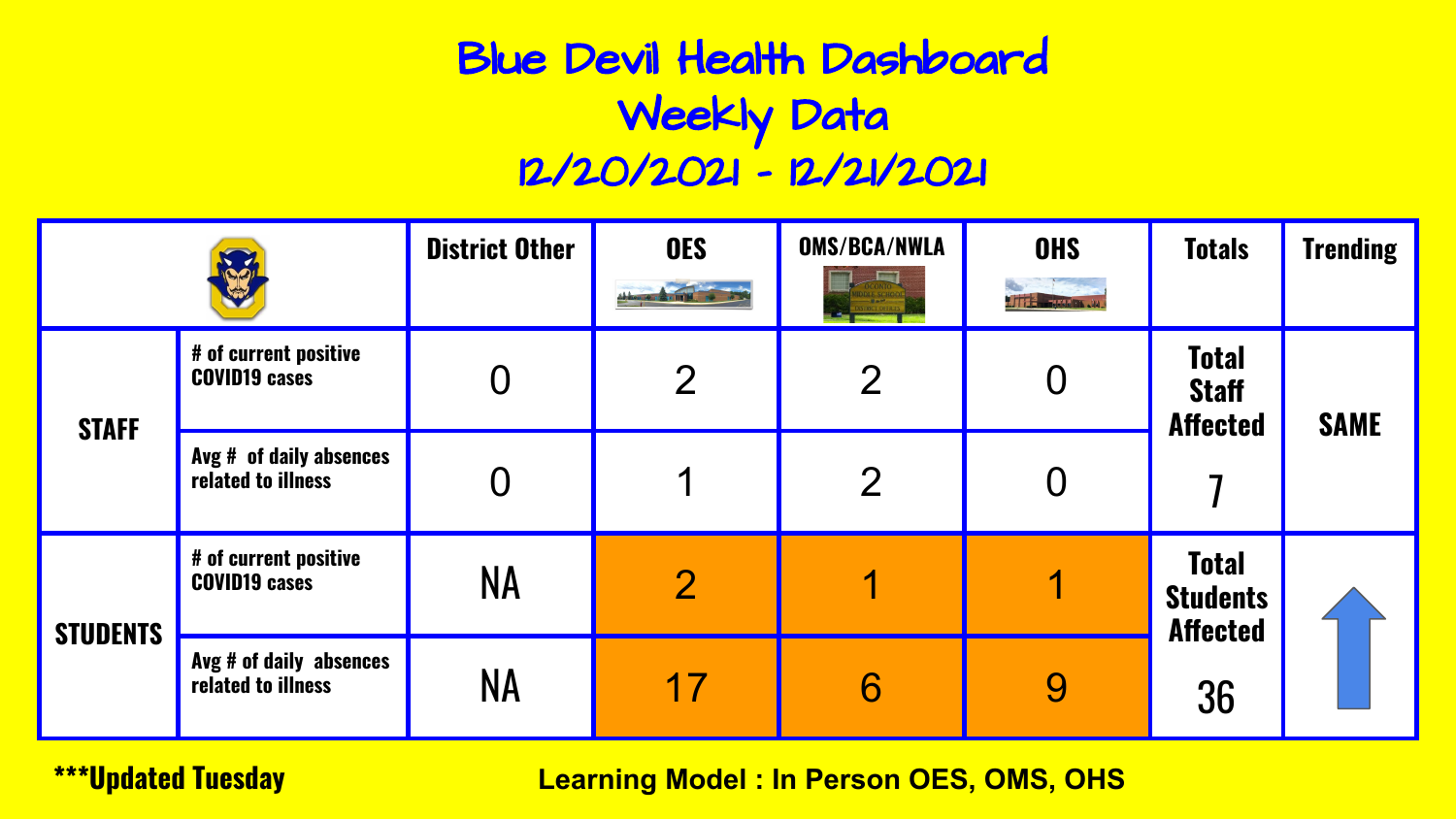# Blue Devil Health Dashboard Weekly Data 1/3/2022 - 1/7/2022

|                 |                                               | <b>District Other</b> | <b>OES</b> | <b>OMS/BCA/NWLA</b> | <b>OHS</b><br><b>All The Manager City</b> | <b>Totals</b>                                      | <b>Trending</b> |
|-----------------|-----------------------------------------------|-----------------------|------------|---------------------|-------------------------------------------|----------------------------------------------------|-----------------|
| <b>STAFF</b>    | # of current positive<br><b>COVID19 cases</b> | 1                     | 3          | $\mathcal{S}$       |                                           | <b>Total</b><br><b>Staff</b><br><b>Affected</b>    |                 |
|                 | Avg # of daily absences<br>related to illness |                       | 3          | 3                   |                                           | 13                                                 |                 |
| <b>STUDENTS</b> | # of current positive<br><b>COVID19 cases</b> | <b>NA</b>             | 5          | 11                  | 4                                         | <b>Total</b><br><b>Students</b><br><b>Affected</b> |                 |
|                 | Avg # of daily absences<br>related to illness | <b>NA</b>             | 11         | 19                  | 18                                        | 68                                                 |                 |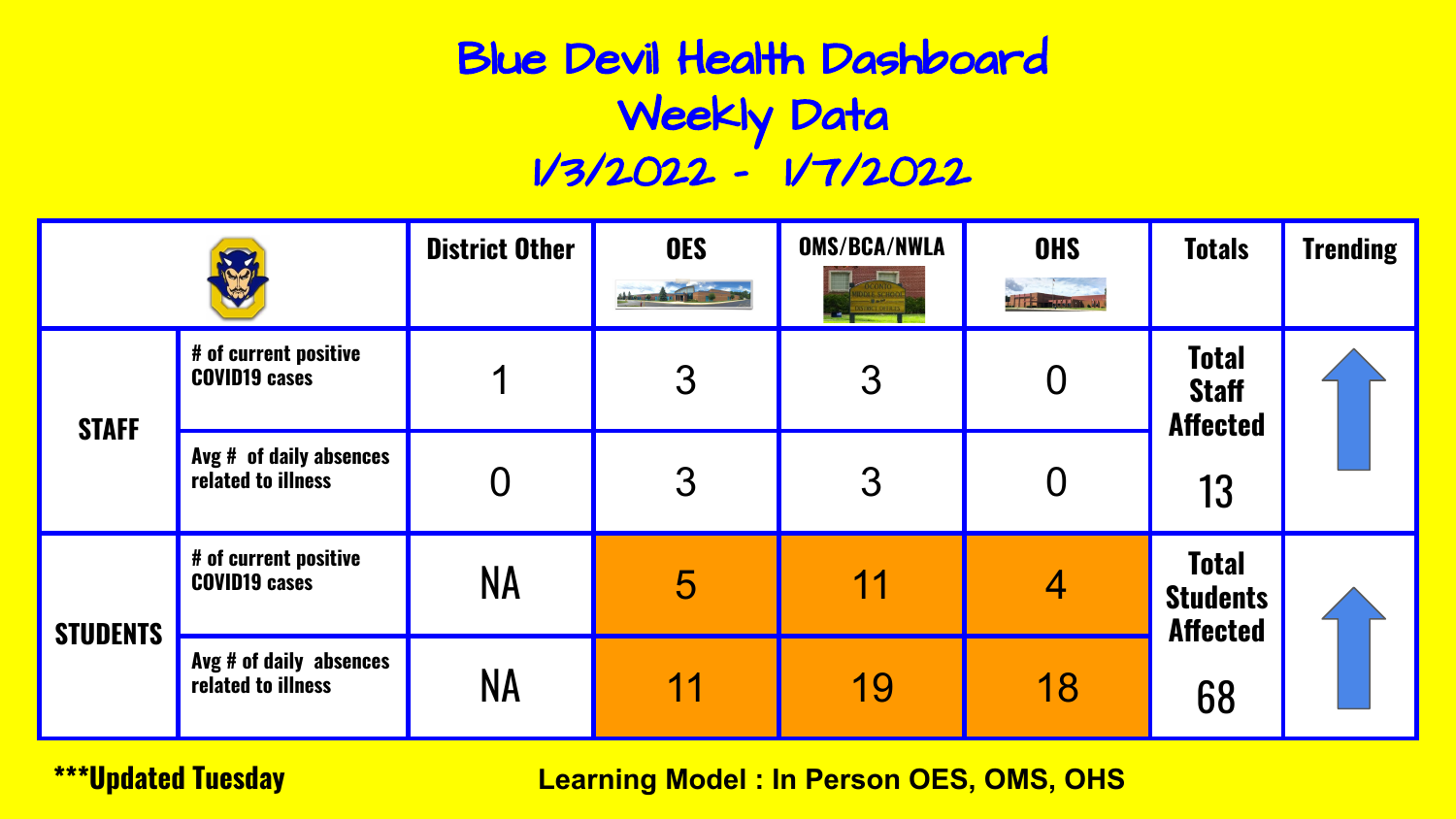# Blue Devil Health Dashboard Weekly Data 1/10/2022 - 1/14/2022

|                 |                                               | <b>District Other</b> | <b>OES</b>      | <b>OMS/BCA/NWLA</b> | <b>OHS</b><br><b>All The Company of Line</b> | <b>Totals</b>                                         | <b>Trending</b> |
|-----------------|-----------------------------------------------|-----------------------|-----------------|---------------------|----------------------------------------------|-------------------------------------------------------|-----------------|
| <b>STAFF</b>    | # of current positive<br><b>COVID19 cases</b> | ◀                     | $\overline{2}$  |                     |                                              | <b>Total</b><br><b>Staff</b><br><b>Affected</b><br>12 |                 |
|                 | Avg # of daily absences<br>related to illness | $\overline{2}$        | $5\overline{)}$ |                     |                                              |                                                       |                 |
| <b>STUDENTS</b> | # of current positive<br><b>COVID19 cases</b> | <b>NA</b>             | 11              | 11                  | 16                                           | <b>Total</b><br><b>Students</b><br><b>Affected</b>    |                 |
|                 | Avg # of daily absences<br>related to illness | <b>NA</b>             | 35              | 31                  | 32                                           | 136                                                   |                 |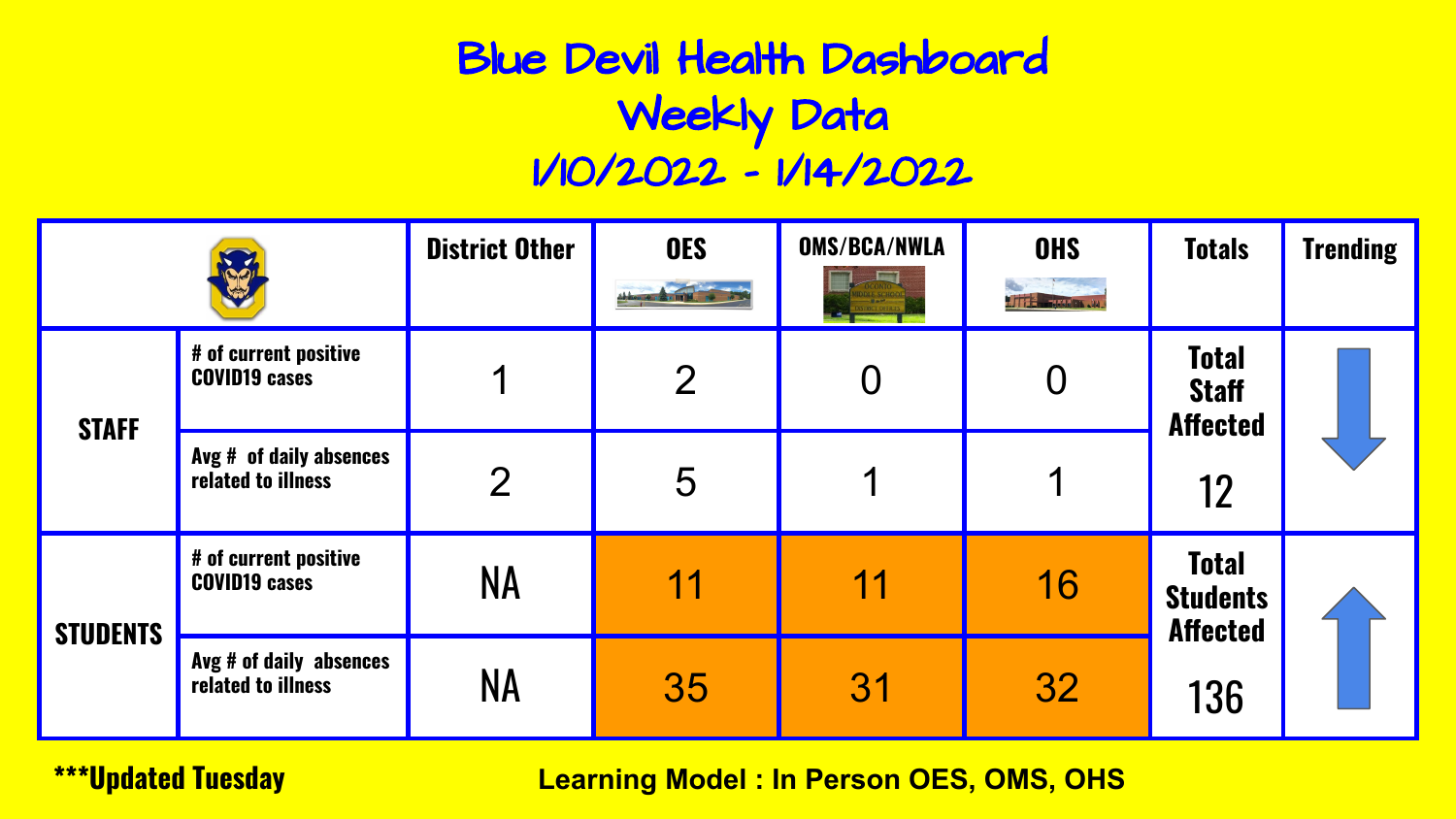# Blue Devil Health Dashboard Weekly Data 1/17/2022 - 1/20/2022

|                 |                                               | <b>District Other</b> | <b>OES</b> | <b>OMS/BCA/NWLA</b> | <b>OHS</b><br><b>All'industrialments</b> | <b>Totals</b>                                      | <b>Trending</b> |
|-----------------|-----------------------------------------------|-----------------------|------------|---------------------|------------------------------------------|----------------------------------------------------|-----------------|
| <b>STAFF</b>    | # of current positive<br><b>COVID19 cases</b> | 3                     | 3          | 3                   |                                          | <b>Total</b><br><b>Staff</b><br><b>Affected</b>    |                 |
|                 | Avg # of daily absences<br>related to illness | $\overline{2}$        |            | $\overline{2}$      | $\overline{2}$                           | 20                                                 |                 |
| <b>STUDENTS</b> | # of current positive<br><b>COVID19 cases</b> | <b>NA</b>             | 11         | 14                  | 6                                        | <b>Total</b><br><b>Students</b><br><b>Affected</b> |                 |
|                 | Avg # of daily absences<br>related to illness | <b>NA</b>             | 40         | 36                  | 24                                       | 131                                                |                 |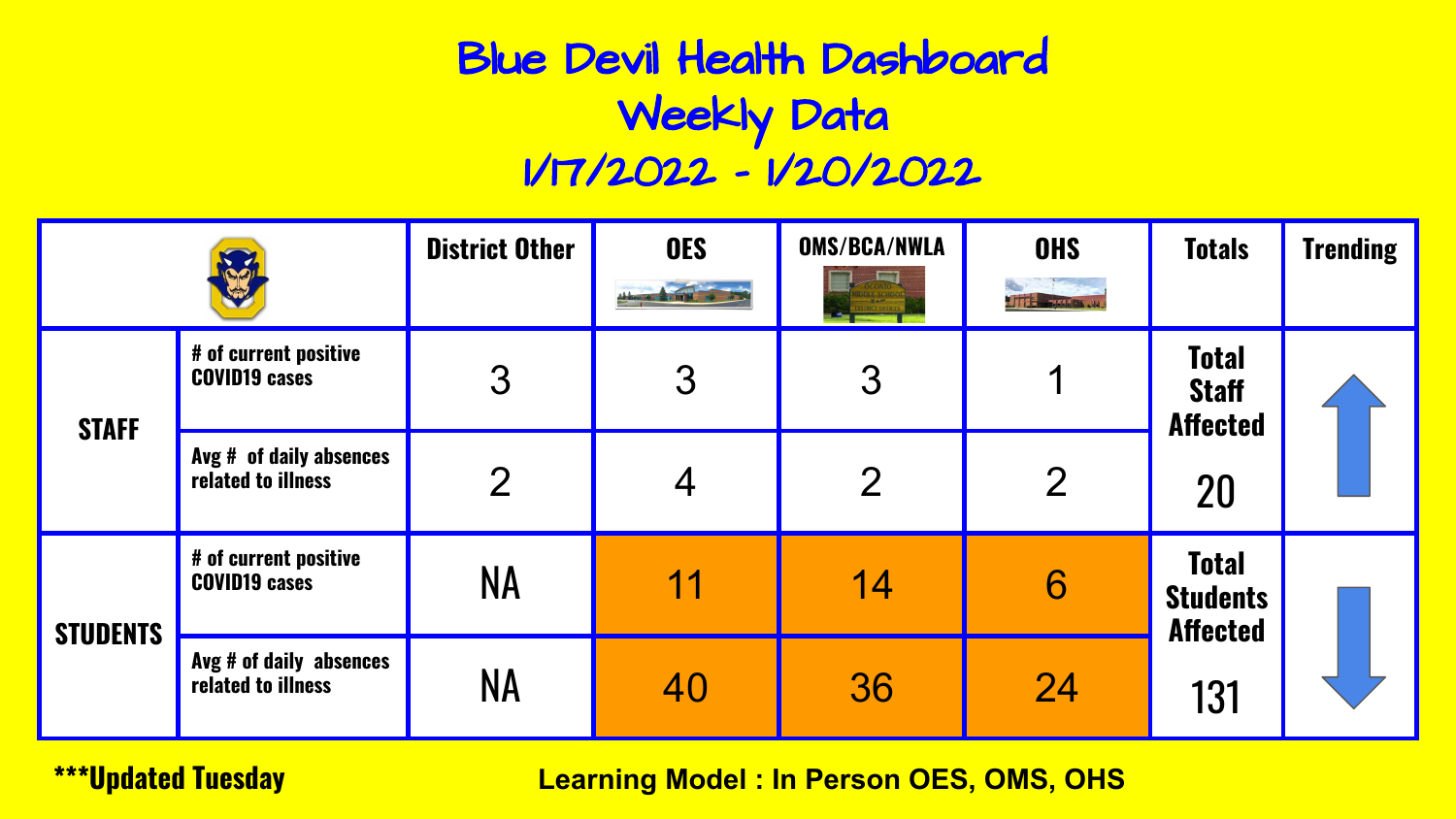# Blue Devil Health Dashboard Weekly Data

#### 1/24/2022 - 1/28/2022 (no school Monday & Wednesday)

|                 |                                               | <b>District Other</b> | <b>OES</b><br><b>County of</b> | <b>OMS/BCA/NWLA</b><br><b>SHIP</b><br>IRICT CHERES | <b>OHS</b><br><b>ATT E-MANAGEMENT</b> | <b>Totals</b>                                      | <b>Trending</b> |
|-----------------|-----------------------------------------------|-----------------------|--------------------------------|----------------------------------------------------|---------------------------------------|----------------------------------------------------|-----------------|
| <b>STAFF</b>    | # of current positive<br><b>COVID19 cases</b> |                       |                                |                                                    |                                       | <b>Total</b><br><b>Staff</b><br><b>Affected</b>    |                 |
|                 | Avg # of daily absences<br>related to illness |                       |                                |                                                    |                                       | 4                                                  |                 |
| <b>STUDENTS</b> | # of current positive<br><b>COVID19 cases</b> | NA                    | $\overline{5}$                 |                                                    |                                       | <b>Total</b><br><b>Students</b><br><b>Affected</b> |                 |
|                 | Avg # of daily absences<br>related to illness | NA                    | 13                             | 14                                                 | 4                                     | 37                                                 |                 |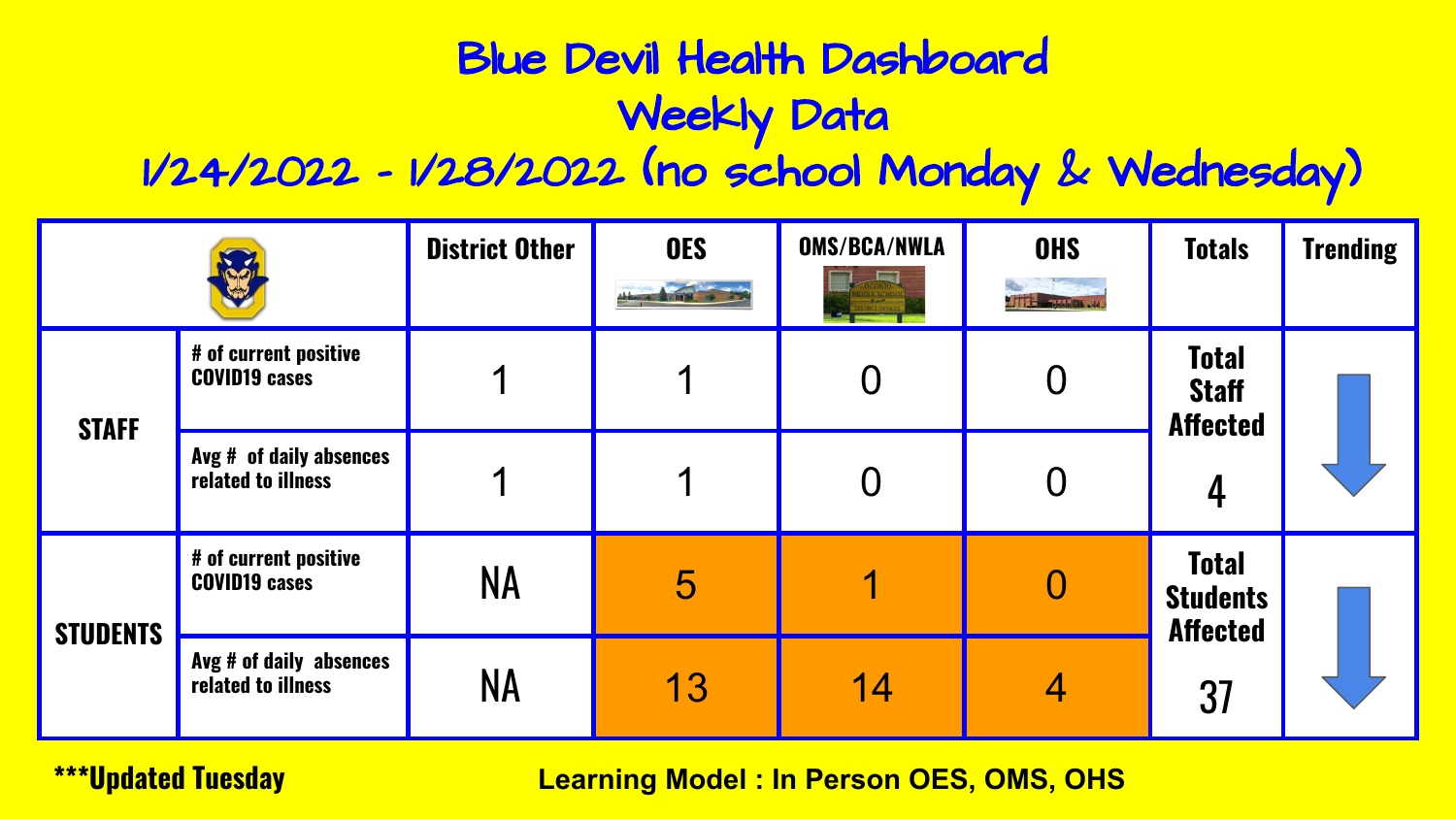# Blue Devil Health Dashboard Weekly Data 1/31/2022 - 2/4/2022

|                 |                                               | <b>District Other</b> | <b>OES</b> | <b>OMS/BCA/NWLA</b><br><b>ICT OFFICES</b> | <b>OHS</b><br><b>A. F. F. H. H. WALDER LINE</b> | <b>Totals</b>                                      | <b>Trending</b> |
|-----------------|-----------------------------------------------|-----------------------|------------|-------------------------------------------|-------------------------------------------------|----------------------------------------------------|-----------------|
| <b>STAFF</b>    | # of current positive<br><b>COVID19 cases</b> |                       |            |                                           |                                                 | <b>Total</b><br><b>Staff</b><br><b>Affected</b>    |                 |
|                 | Avg # of daily absences<br>related to illness |                       |            |                                           |                                                 | $\overline{2}$                                     |                 |
| <b>STUDENTS</b> | # of current positive<br><b>COVID19 cases</b> | NA                    | 5          |                                           |                                                 | <b>Total</b><br><b>Students</b><br><b>Affected</b> |                 |
|                 | Avg # of daily absences<br>related to illness | <b>NA</b>             | 11         | 9                                         | $\overline{2}$                                  | 27                                                 |                 |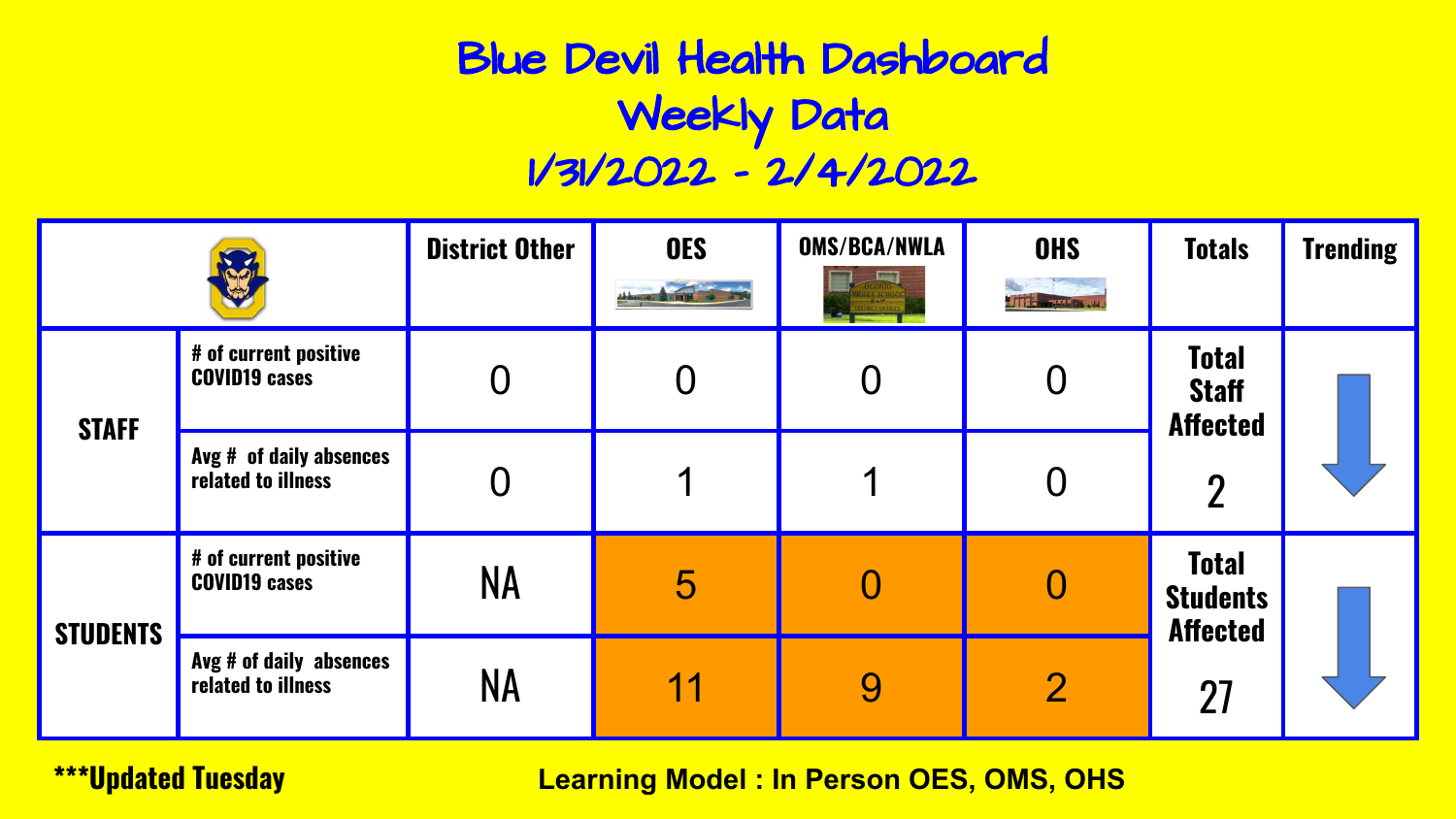# Blue Devil Health Dashboard Weekly Data 2/7/2022 - 2/11/2022

|                 |                                               | <b>District Other</b> | <b>OES</b> | <b>OMS/BCA/NWLA</b><br><b>ICT DIFICES</b> | <b>OHS</b><br><b>All Francisco Inc. Jul</b> | <b>Totals</b>                                        | <b>Trending</b> |
|-----------------|-----------------------------------------------|-----------------------|------------|-------------------------------------------|---------------------------------------------|------------------------------------------------------|-----------------|
| <b>STAFF</b>    | # of current positive<br><b>COVID19 cases</b> |                       |            |                                           |                                             | <b>Total</b><br><b>Staff</b><br><b>Affected</b><br>0 |                 |
|                 | Avg # of daily absences<br>related to illness |                       |            |                                           |                                             |                                                      |                 |
| <b>STUDENTS</b> | # of current positive<br><b>COVID19 cases</b> | <b>NA</b>             |            |                                           |                                             | <b>Total</b><br><b>Students</b><br><b>Affected</b>   |                 |
|                 | Avg # of daily absences<br>related to illness | <b>NA</b>             | 9          | 11                                        | 4                                           | 25                                                   |                 |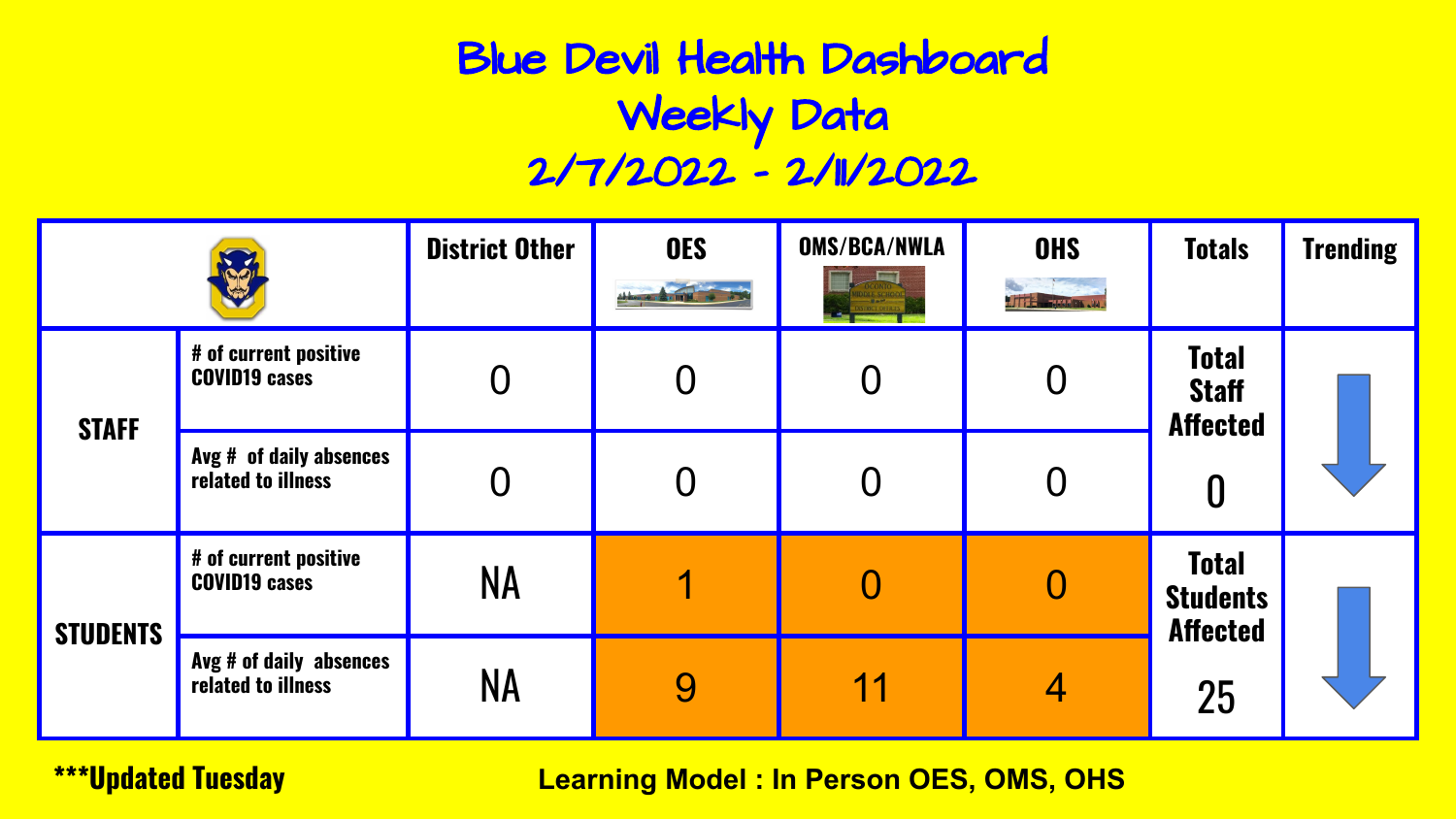# Blue Devil Health Dashboard Weekly Data 2/14/2022 - 2/17/2022 (Fri off)

|                 |                                               | <b>District Other</b> | <b>OES</b> | <b>OMS/BCA/NWLA</b><br><b>RICT OFFICES</b> | <b>OHS</b><br><b>A.T.T. E. Hangaran Change</b> | <b>Totals</b>                                      | <b>Trending</b> |
|-----------------|-----------------------------------------------|-----------------------|------------|--------------------------------------------|------------------------------------------------|----------------------------------------------------|-----------------|
| <b>STAFF</b>    | # of current positive<br><b>COVID19 cases</b> |                       |            |                                            |                                                | <b>Total</b><br><b>Staff</b><br><b>Affected</b>    | <b>SAME</b>     |
|                 | Avg # of daily absences<br>related to illness |                       |            |                                            |                                                | 0                                                  |                 |
| <b>STUDENTS</b> | # of current positive<br><b>COVID19 cases</b> | ΝA                    |            |                                            |                                                | <b>Total</b><br><b>Students</b><br><b>Affected</b> |                 |
|                 | Avg # of daily absences<br>related to illness | ΝA                    | 19         | 20                                         | 5                                              | 45                                                 |                 |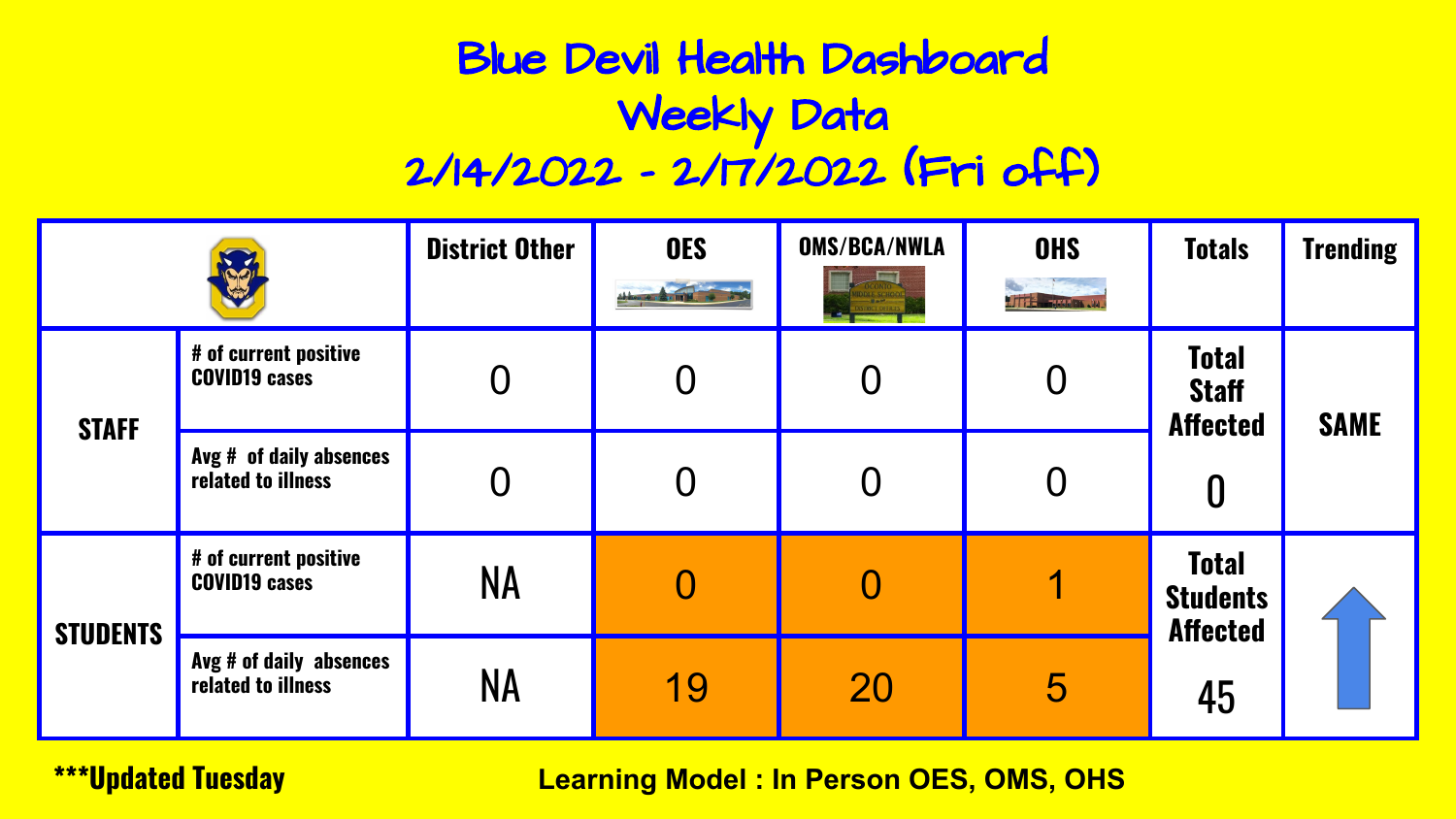# Blue Devil Health Dashboard Weekly Data 2/22/2022- 2/25/2022 (Mon off)

|                 |                                               | <b>District Other</b> | <b>OES</b> | <b>OMS/BCA/NWLA</b> | <b>OHS</b><br><b>ATT E-MANAGEMENT</b> | <b>Totals</b>                                                     | <b>Trending</b> |
|-----------------|-----------------------------------------------|-----------------------|------------|---------------------|---------------------------------------|-------------------------------------------------------------------|-----------------|
| <b>STAFF</b>    | # of current positive<br><b>COVID19 cases</b> |                       |            |                     |                                       | <b>Total</b><br><b>Staff</b><br><b>Affected</b><br>$\overline{2}$ |                 |
|                 | Avg # of daily absences<br>related to illness |                       |            |                     |                                       |                                                                   |                 |
| <b>STUDENTS</b> | # of current positive<br><b>COVID19 cases</b> | <b>NA</b>             |            |                     |                                       | <b>Total</b><br><b>Students</b><br><b>Affected</b><br>48          |                 |
|                 | Avg # of daily absences<br>related to illness | <b>NA</b>             | <b>22</b>  | 16                  | 9                                     |                                                                   |                 |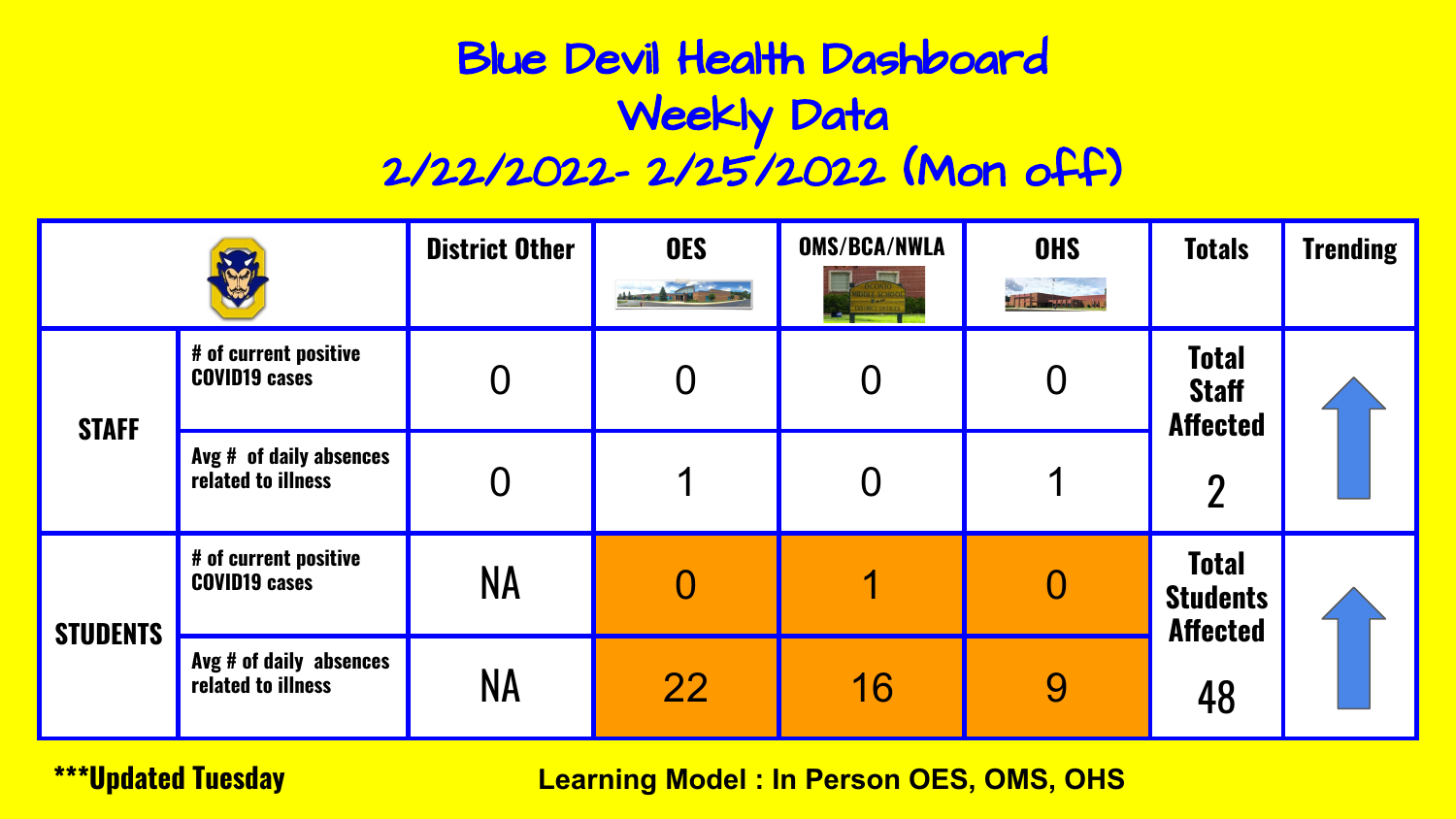#### **OUSD Staff/Students Average Number Of Daily Absences Related to Illness/COVID Positives**

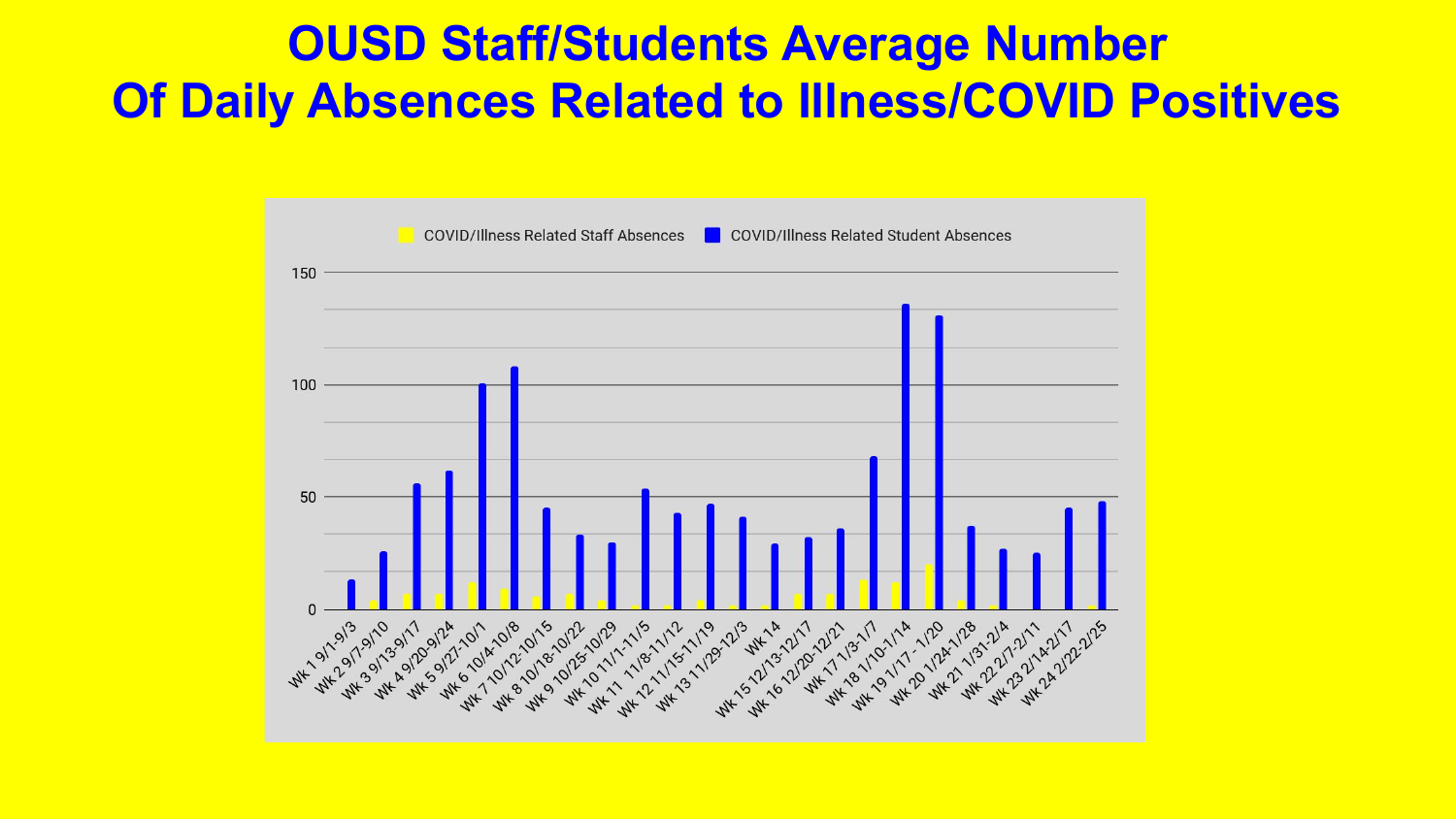# **OUSD Community COVID19 Burden Rate**

**(this data is only reflective of numbers within our attendance area not Oconto County in its entirety)**